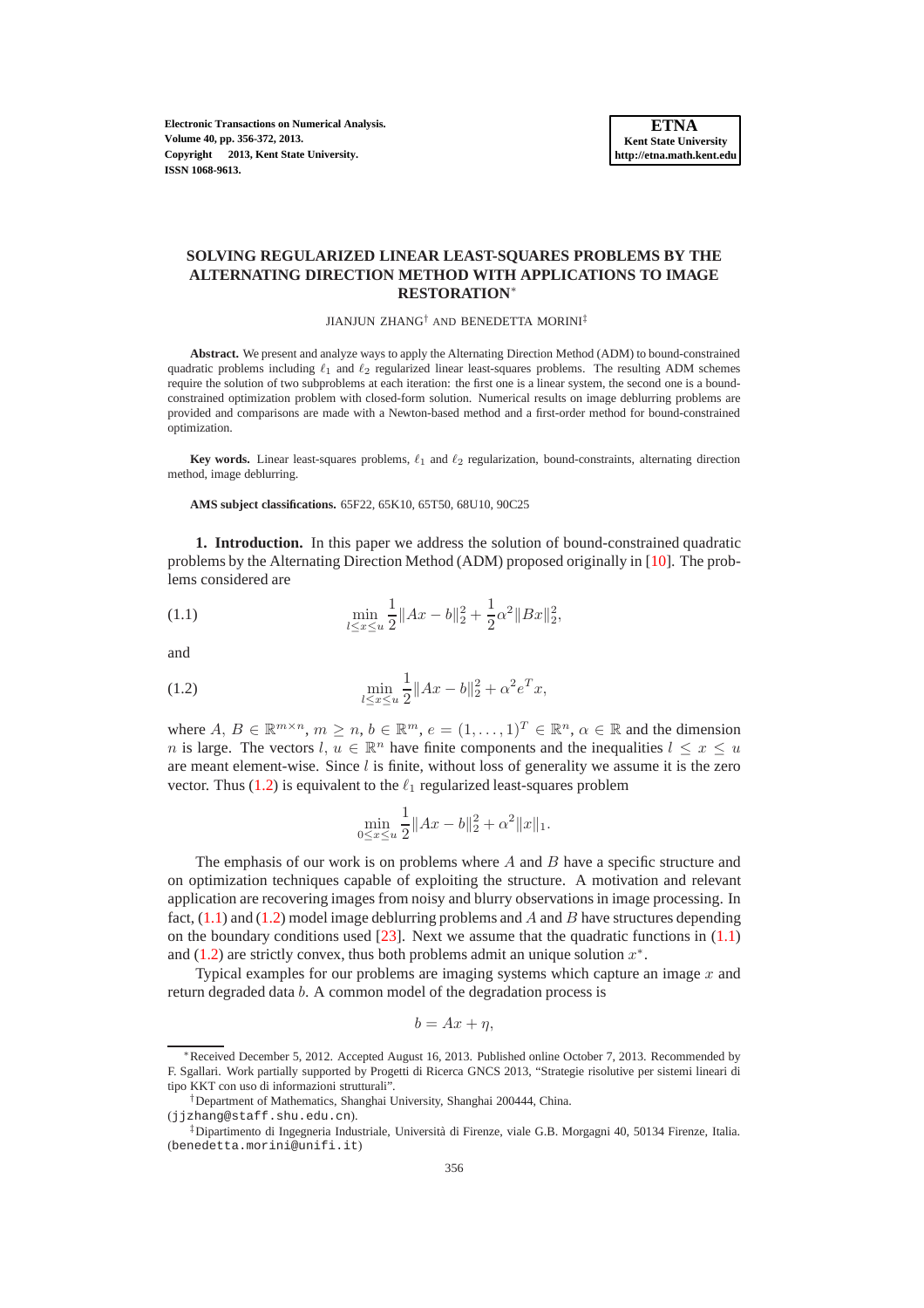where  $b \in \mathbb{R}^m$ ,  $\eta \in \mathbb{R}^m$  is an additive noise and A is a linear operator; e.g., a convolution by a blurring kernel followed by a subsampling. Recovering x from b is usually an ill-posed inverse problem which should be regularized by using some prior information; this leads to the minimization problem

$$
\min_x \Phi_{fid}(x,b) + \alpha^2 \Phi_{reg}(x),
$$

where  $\Phi_{fid}(x, b)$  measures the violation of the relation between x and its observation b,  $\Phi_{reg}(x)$  regularizes the solution by enforcing certain prior constraints on x, and  $\alpha$  is a scalar weight.

In the literature, for the Gaussian noise the common fidelity term is  $\Phi_{fid}(x, b) = ||Ax ||b||_2^2/2$ . The use of Tikhonov regularization yields a minimization problem of the form [\(1.1\)](#page-0-1), while an  $\ell_1$  regularization, favoring the recovery of a sparse solution, gives rise to the socalled *lasso* problem [\[28\]](#page-16-1). Interestingly, Problem [\(1.1\)](#page-0-1) may also arise in fast total variation minimization algorithms for image restoration, see; e.g., [\[16\]](#page-14-1). The constraints l and u on x represent the dynamic range of the image; for example, in 8-bit gray-scale images the light intensities lie in a box with l being the zero vector and  $u = 255 e$ . We also mention the  $\ell_2-\ell_1$ regularization introduced in [\[34\]](#page-16-2) and note that strict convexity of the objective function in [\(1.1\)](#page-0-1) and [\(1.2\)](#page-0-0) can be enforced by using  $\ell_2$  regularization.

A variety of iterative algorithms have been proposed for the above problems in both a general setting and image processing. In the latter context, a practical approach is to first solve the unconstrained minimization problems, and then to project or scale the unconstrained minimizer into the box  $\{x \in \mathbb{R}^n : l \leq x \leq u\}$ . However, in general the resulting images are of lower quality than those produced by methods which determine the solution of the constrained problems [\[7,](#page-14-2) [20\]](#page-16-3). This fact motivates the recent growing interest in methods for constrained optimization which provide fast solvers for image deblurring problems.

Newton-based methods for  $(1.1)$  and  $(1.2)$  such as primal dual interior point methods, affine scaling methods, conjugate gradient methods, require the solution of a linear system at each iteration, see e.g, [\[2,](#page-14-3) [17,](#page-14-4) [21,](#page-16-4) [19,](#page-15-0) [20,](#page-16-3) [26\]](#page-16-5). An efficient implementation of this linear algebra phase is an open problem in image restoration. In fact, due to the presence of bounds, the coefficient matrices of the systems do not preserve the properties of  $A$  and  $B$  and this fact slows down the performance of the solvers [\[7\]](#page-14-2). This difficulty can be overcome by gradientbased methods which avoid the solution of linear systems and are very effective when modest accuracy is required, see; e.g., [\[11,](#page-14-5) [12,](#page-14-6) [27,](#page-16-6) [31\]](#page-16-7). Another option is to use the alternating direction method which may be competitive with gradient-based methods although it calls for the solution of linear systems. Recently ADM has been successfully used in image processing restoration [\[1,](#page-14-7) [7,](#page-14-2) [24,](#page-16-8) [30,](#page-16-9) [32,](#page-16-10) [33\]](#page-16-11).

The goal of this paper is to solve  $(1.1)$  and  $(1.2)$  by the alternating direction method. We propose formulations of our problems that can be tackled by ADM and analyze the resulting schemes, requiring the solution of two subproblems at each iteration. The first subproblem is a linear system which can be efficiently solved taking advantage of the structure of A and B. The second subproblem is a bound-constrained optimization problem with closed-form solution. As a result, each iteration of the procedures is cheap to perform and modest accuracy can be achieved effectively. Convergence analysis of the procedures is provided along with experimental results on image deblurring problems that illustrate the performance of ADM and compare it with a Newton-based method and a gradient-based algorithm.

The rest of the paper is organized as follows. In Section [2,](#page-2-0) we briefly review the classical alternating direction method and present its application to reformulations for  $\ell_1$  and  $\ell_2$ regularized linear least-squares. The convergence analysis of the proposed ADM is given in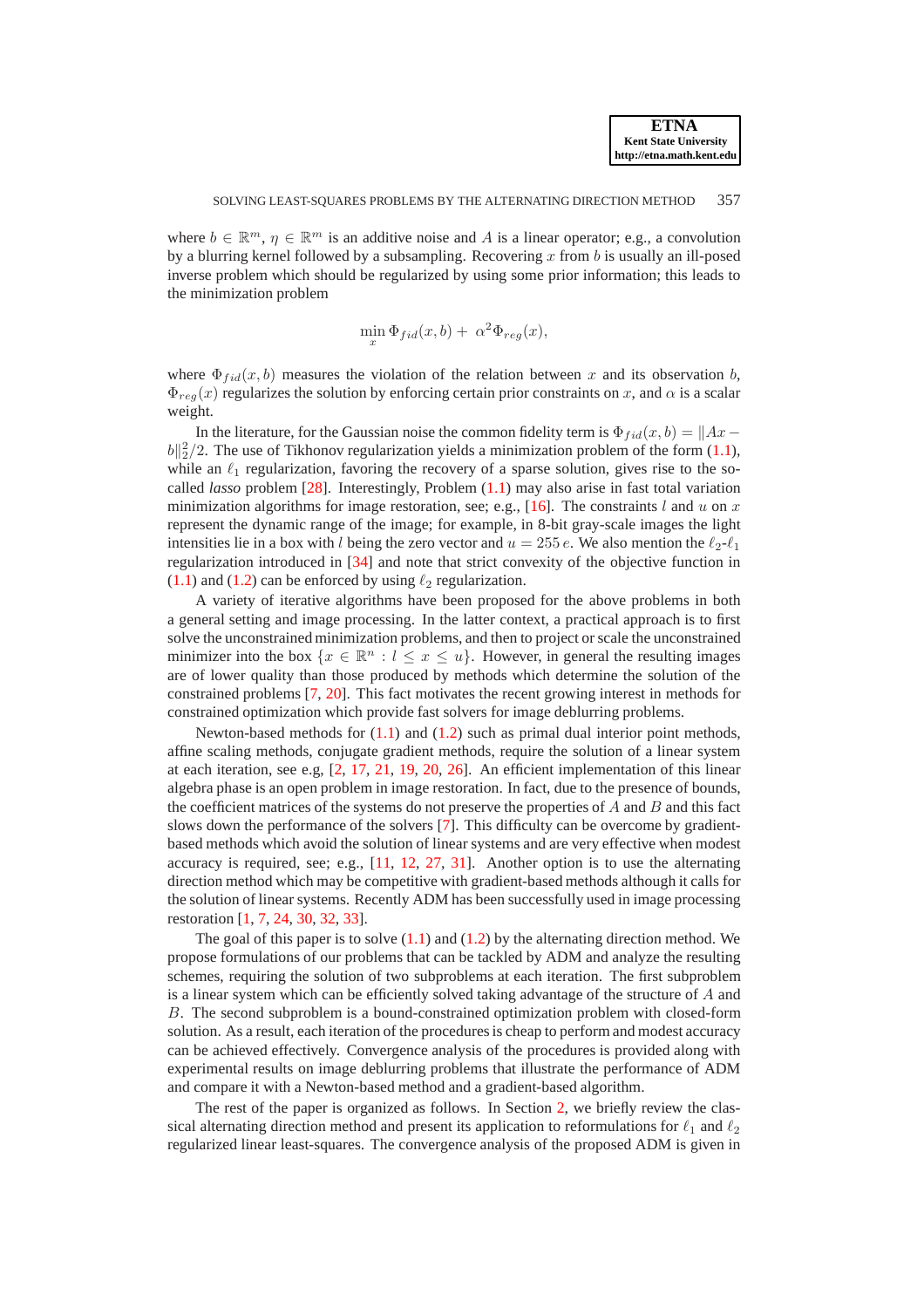#### 358 J. ZHANG AND B. MORINI

Section [3.](#page-4-0) Experimental results and conclusions are presented in Sections [4](#page-7-0) and [5,](#page-9-0) respectively.

Throughout this paper the *n*-dimensional box  $\{x \in \mathbb{R}^n : l \leq x \leq u\}$  is also denoted as  $[l, u]$  and  $P(\cdot)$  is the projection map onto the box; i.e.,  $P(x) = \min(u, \max(x, l))$  for  $x \in \mathbb{R}^n$ . Given  $x, y \in \mathbb{R}^n$ ,  $\langle x, y \rangle$  denotes the inner product  $x^T y$ . The superscript k represents the iteration number in an algorithm.  $\|\cdot\|$  denotes  $\|\cdot\|_2$ , the Euclidean norm.

<span id="page-2-0"></span>**2. Solving the regularized least-squares problems via ADM.** In this section, first we briefly review the alternating direction method for linearly constrained convex programming problems with separable structure. Second, we propose reformulations of problems [\(1.1\)](#page-0-1), [\(1.2\)](#page-0-0) that can be tackled via ADM and analyze the resulting procedures.

<span id="page-2-1"></span>ADM solves problems of the form

(2.1) 
$$
\min_{x \in X, y \in Y} f_1(x) + f_2(y), \quad \text{subject to} \quad Cx + Ey = d,
$$

where  $X \subseteq \mathbb{R}^n$  and  $Y \subseteq \mathbb{R}^m$  are given convex sets,  $f_1 : X \to \mathbb{R}$  and  $f_2 : Y \to \mathbb{R}$  are closed proper convex functions,  $C \in \mathbb{R}^{h \times n}$ ,  $E \in \mathbb{R}^{h \times m}$  and  $d \in \mathbb{R}^h$  are given, see [\[10\]](#page-14-0). The augmented Lagrangian function for [\(2.1\)](#page-2-1) is

$$
L(x, y, \lambda) = f_1(x) + f_2(y) + \lambda^T (Cx + Ey - d) + \frac{\beta}{2} ||Cx + Ey - d||^2,
$$

where  $\lambda \in \mathbb{R}^h$  is the Lagrangian multiplier to the linear constraints and  $\beta > 0$  is the penalty parameter for the violation of the linear constraints.

Given an initial  $\lambda^0$ , the  $k^{\text{th}}$  iteration of the method of the Lagrangian multipliers for solving [\(2.1\)](#page-2-1) has the form

$$
\begin{cases}\n(x^k, y^k) = \underset{x \in X, y \in Y}{\operatorname{argmin}} L(x, y, \lambda^k), \\
\lambda^{k+1} = \lambda^k + \beta(Cx^k + Ey^k - d),\n\end{cases}
$$

where  $k \geq 0$  and the superscripts are the iteration counters. The update of  $x^k$  and  $y^k$  requires a joint minimization of the Lagrangian function with respect to x and  $y$ , while the update of the Lagrangian multiplier is performed by using the dual ascent method [\[14,](#page-14-8) [25\]](#page-16-12). In the rest of the section we will keep  $\beta$  fixed, but it is known that varying the penalty parameter through the iterations improves the convergence in practice.

In order to exploit the nice separable structure emerging in both the objective function and the constraint of  $(2.1)$ , ADM minimizes the objective function with respect to x by fixing y and vice versa. More specifically, given  $y^{-1} \in Y$  and  $\lambda^0$ , the  $k^{\text{th}}$  iteration of ADM consists of the following steps

$$
\begin{cases}\nx^k = \operatorname*{argmin}_{x \in X} L(x, y^{k-1}, \lambda^k), \\
y^k = \operatorname*{argmin}_{y \in Y} L(x^k, y, \lambda^k), \\
\lambda^{k+1} = \lambda^k + \beta(Cx^k + Ey^k - d).\n\end{cases}
$$

with  $k \geq 0$ .

In many applications, the optimization problems providing  $x^k$  and  $y^k$  in ADM are either easily solvable or have closed-form solution. Therefore ADM iterations can be performed at a low computational cost. Taking into account that ADM can be very slow to achieve high accuracy but often provides approximate solution of modest accuracy in a limited number of iterations, ADM is attractive for many applications such as statistical and machine learning,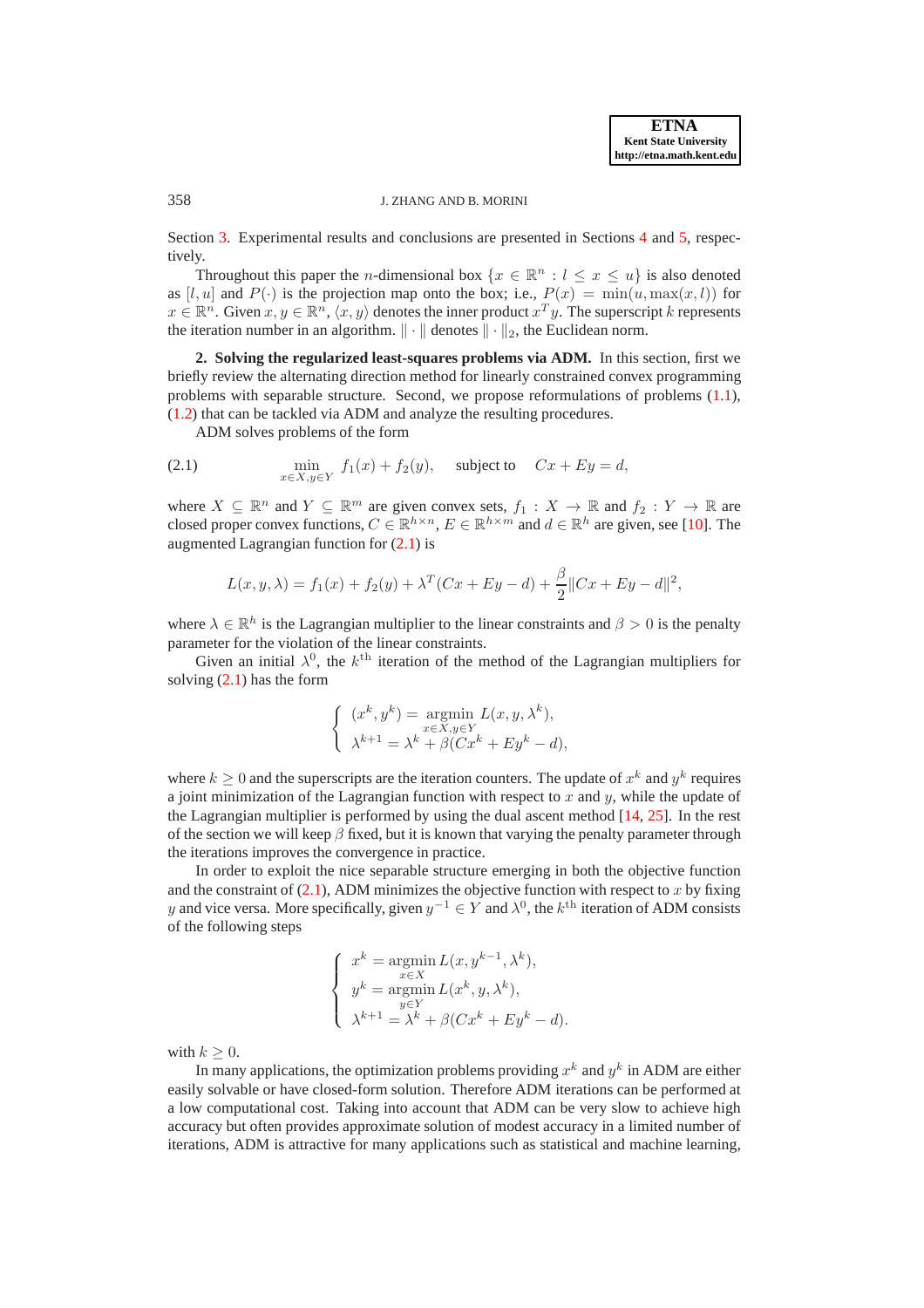signal and image processing [\[5\]](#page-14-9). A very recent result establishes that ADM is convergent with the  $O(1/N)$  rate, where N denotes the iteration number [\[13\]](#page-14-10).

In order to apply ADM to our problems, we introduce an auxiliary variable  $z \in \mathbb{R}^n$  and cast Problems  $(1.1)$ ,  $(1.2)$  into the form

<span id="page-3-4"></span>(2.2) 
$$
\min \frac{1}{2} \|Ax - b\|^2 + \frac{1}{2} \alpha^2 \|Bx\|^2, \text{ subject to } z - x = 0, x \in \mathbb{R}^n, l \le z \le u,
$$
  
(2.3) 
$$
\min \frac{1}{2} \|Ax - b\|^2 + \alpha^2 \alpha^T z \text{ subject to } z - x = 0, x \in \mathbb{R}^n, l \le z \le u,
$$

(2.3) 
$$
\min \frac{1}{2} ||Ax - b||^2 + \alpha^2 e^T z
$$
, subject to  $z - x = 0, x \in \mathbb{R}^n, l \le z \le u$ ,

respectively. The augmented Lagrangian functions for the above problems are

<span id="page-3-6"></span>(2.4) 
$$
L(x, z, \lambda) = \frac{1}{2} ||Ax - b||^2 + \frac{1}{2} \alpha^2 ||Bx||^2 + \lambda^T (z - x) + \frac{\beta}{2} ||z - x||^2,
$$

$$
L(x, z, \lambda) = \frac{1}{2} ||Ax - b||^2 + \alpha^2 e^T z + \lambda^T (z - x) + \frac{\beta}{2} ||z - x||^2,
$$

and, given  $z^{-1} \in [l, u]$  and  $\lambda^0$ , the  $k^{\text{th}}$  ADM iteration becomes

<span id="page-3-0"></span>(2.5) 
$$
x^{k} = \operatorname*{argmin}_{x \in \mathbb{R}^{n}} L(x, z^{k-1}, \lambda^{k}),
$$

1

(2.6) 
$$
z^k = \operatorname*{argmin}_{l \le z \le u} L(x^k, z, \lambda^k),
$$

$$
\lambda^{k+1} = \lambda^k + \beta(z^k - x^k).
$$

<span id="page-3-1"></span>By the strict convexity of  $(1.1)$  and  $(1.2)$ , the two problems  $(2.5)$  and  $(2.6)$  are strictly convex and admit unique solution. We now provide details on their solution.

Algorithm 2.1: ADM FOR PROBLEM  $(1.1)$ 

 $\overline{1}$ 

Given the scalar 
$$
\beta > 0
$$
,  $z^{-1} \in [l, u]$  and  $\lambda^0 \in \mathbb{R}^n$ .  
For  $k = 0, 1, 2, ...$ 

<span id="page-3-2"></span>Compute the solution  $x^k$  to Problem [\(2.5\)](#page-3-0),

(2.8) 
$$
(A^T A + \alpha^2 B^T B + \beta I) x^k = A^T b + \beta z^{k-1} + \lambda^k.
$$

<span id="page-3-3"></span>Compute the solution  $z^k$  to Problem [\(2.6\)](#page-3-0),

(2.9) 
$$
z^k = P\left(x^k - \frac{\lambda^k}{\beta}\right).
$$

Set  $\lambda^{k+1} = \lambda^k + \beta(z^k - x^k)$ .

The algorithm for ADM applied to the  $\ell_2$  regularized problem is sketched in Algorithm [2.1.](#page-3-1) The solution  $x^k$  to Problem [\(2.5\)](#page-3-0) solves the shifted linear systems [\(2.8\)](#page-3-2), where  $A^T A$  +  $\alpha^2 B^T B$  is the Hessian of the quadratic function in [\(1.1\)](#page-0-1) and I denotes the identity matrix of dimension *n*. The solution  $z^k$  to [\(2.6\)](#page-3-0) has the closed-form [\(2.9\)](#page-3-3), since

$$
z^{k} = \operatorname*{argmin}_{l \leq z \leq u} L(x^{k}, z, \lambda^{k}) = \operatorname*{argmin}_{l \leq z \leq u} ||z - x^{k} + \frac{\lambda^{k}}{\beta}||^{2} = P\left(x^{k} - \frac{\lambda^{k}}{\beta}\right),
$$

<span id="page-3-5"></span>with P being the projection map onto the box  $[l, u]$ . Proceeding analogously for [\(2.3\)](#page-3-4), Algorithm [2.2](#page-3-5) is obtained.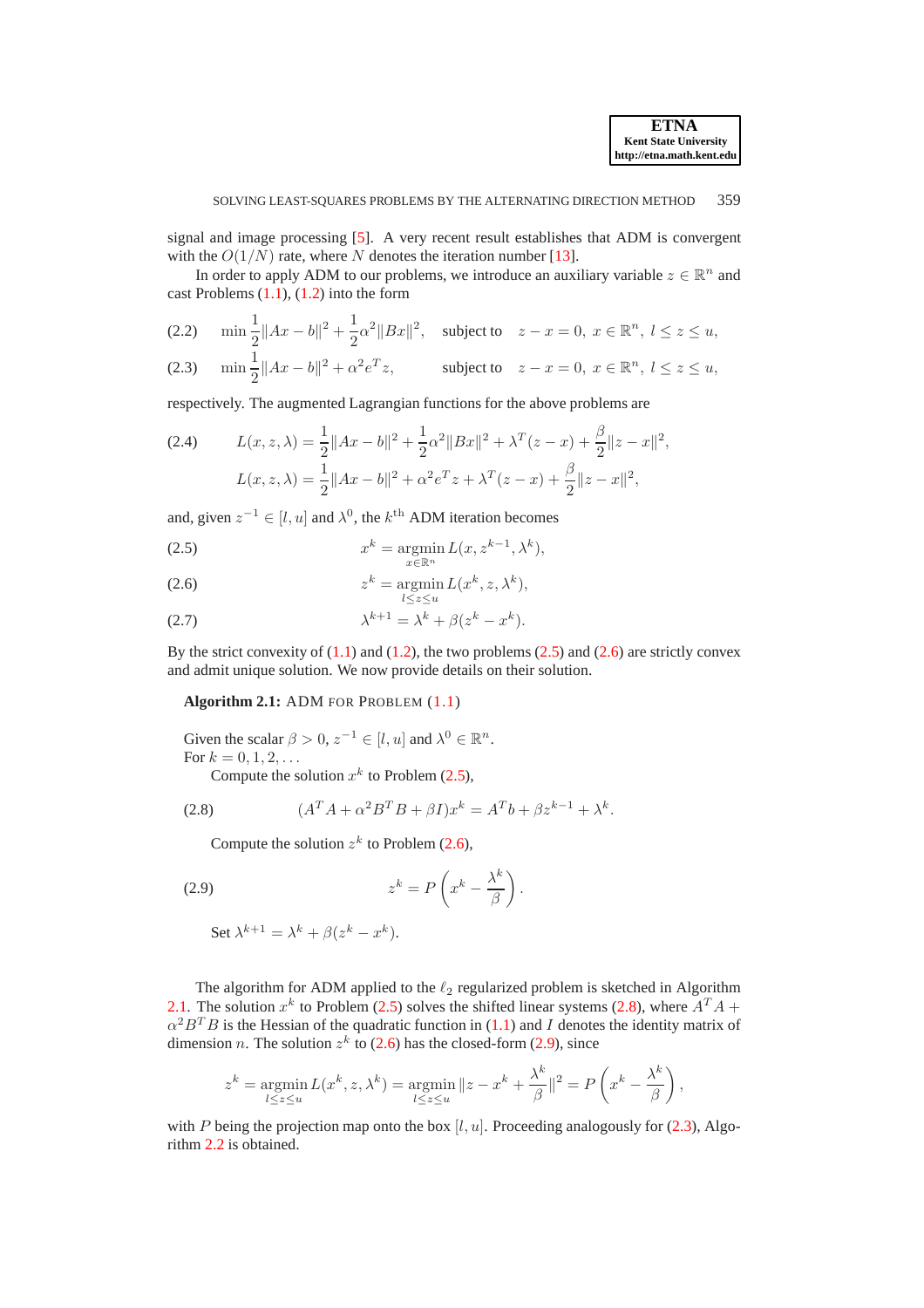360 J. ZHANG AND B. MORINI

**Algorithm 2.2:** ADM FOR PROBLEM [\(1.2\)](#page-0-0)

Given the scalar  $\beta > 0$ ,  $z^{-1} \in [l, u]$  and  $\lambda^0 \in \mathbb{R}^n$ . For  $k = 0, 1, 2, ...$ 

Compute the solution  $x^k$  to Problem [\(2.5\)](#page-3-0),

(2.10) 
$$
(A^T A + \beta I)x^k = A^T b + \beta z^{k-1} + \lambda^k.
$$

Compute the solution  $z^k$  to Problem [\(2.6\)](#page-3-0),

<span id="page-4-1"></span>
$$
z^{k} = P\left(x^{k} - \frac{\alpha^{2}e}{\beta} - \frac{\lambda^{k}}{\beta}\right).
$$

Set  $\lambda^{k+1} = \lambda^k + \beta(z^k - x^k)$ .

The major computational effort of the sketched algorithms is the solution of the linear systems  $(2.8)$ ,  $(2.10)$  at each iteration. This task can be efficiently performed both in a general setting and for a specific problem at hand. In a general setting, if a direct method is used, then a factorization of the coefficient matrix can be evaluated and cached as long as  $\beta$ does not change. If an iterative solver is used, say the Preconditioned Conjugate Gradient method [\[15\]](#page-14-11), and a factorized preconditioner for  $A^T A + \alpha^2 B^T B$  (or  $A^T A$ ) is available, then a preconditioner for each shifted system can be cheaply computed by updating techniques [\[3,](#page-14-12) [4\]](#page-14-13).

In the context of image restoration, depending on the boundary conditions, matrices  $A^T A + \alpha^2 B^T B$  and  $A^T A$  have specific structures and can be diagonalized by fast transforms [\[23\]](#page-16-0). Then, such diagonalizations can be reused through different iterations. For example, if  $A$  models out-of-focus blur,  $B$  is the gradient matrix and Neumann boundary conditions are used, then  $A^T A + \alpha^2 B^T B$  is a block-Toeplitz-plus-Hankel matrix with Toeplitz-plus-Hankel blocks and it can be diagonalized via Fast Cosine Transform in  $O(n \log n)$  operations [\[23\]](#page-16-0). For doubly symmetric point spread function,  $A<sup>T</sup>A$  can be diagonalized by 2D Discrete Cosine Transform. On the other hand, if the point spread function is not doubly symmetric, then  $A<sup>T</sup>A$  can still be diagonalized by 2D Discrete Fourier Transform using the periodic boundary conditions. The matrix  $B<sup>T</sup>B$  is diagonalizable, too.

We conclude this section with two remarks. The first one concerns formulations of  $(1.1)$ alternative to [\(2.2\)](#page-3-4). Very recently Chan et al. [\[7\]](#page-14-2) proposed to apply ADM to the reformulated problem

<span id="page-4-2"></span>
$$
(2.11) \quad \min \frac{1}{2} \|Ax - b\|^2 + \frac{1}{2} \alpha^2 \|Bz\|^2, \quad \text{subject to} \quad z - x = 0, \ x \in \mathbb{R}^n, \ l \le z \le u.
$$

In this case, computing the iterate  $z^k$  amounts to solving a bound-constrained quadratic problem which admits closed-form solution only if  $B = I$ . For this reason, we consider Problem [\(2.2\)](#page-3-4) computationally more convenient than [\(2.11\)](#page-4-2).

Finally we remark that, for  $\ell_1$  and  $\ell_2$  regularization, our procedures can be viewed as a generalization of the Split Augmented Lagrangian Shrinkage Algorithm given in [\[1\]](#page-14-7) to the case where the unknown is subject to bound constraints.

<span id="page-4-0"></span>**3. Convergence analysis.** In this section, we show the convergence properties of the procedures proposed and use the saddle-point problem for the augmented Lagrangian func-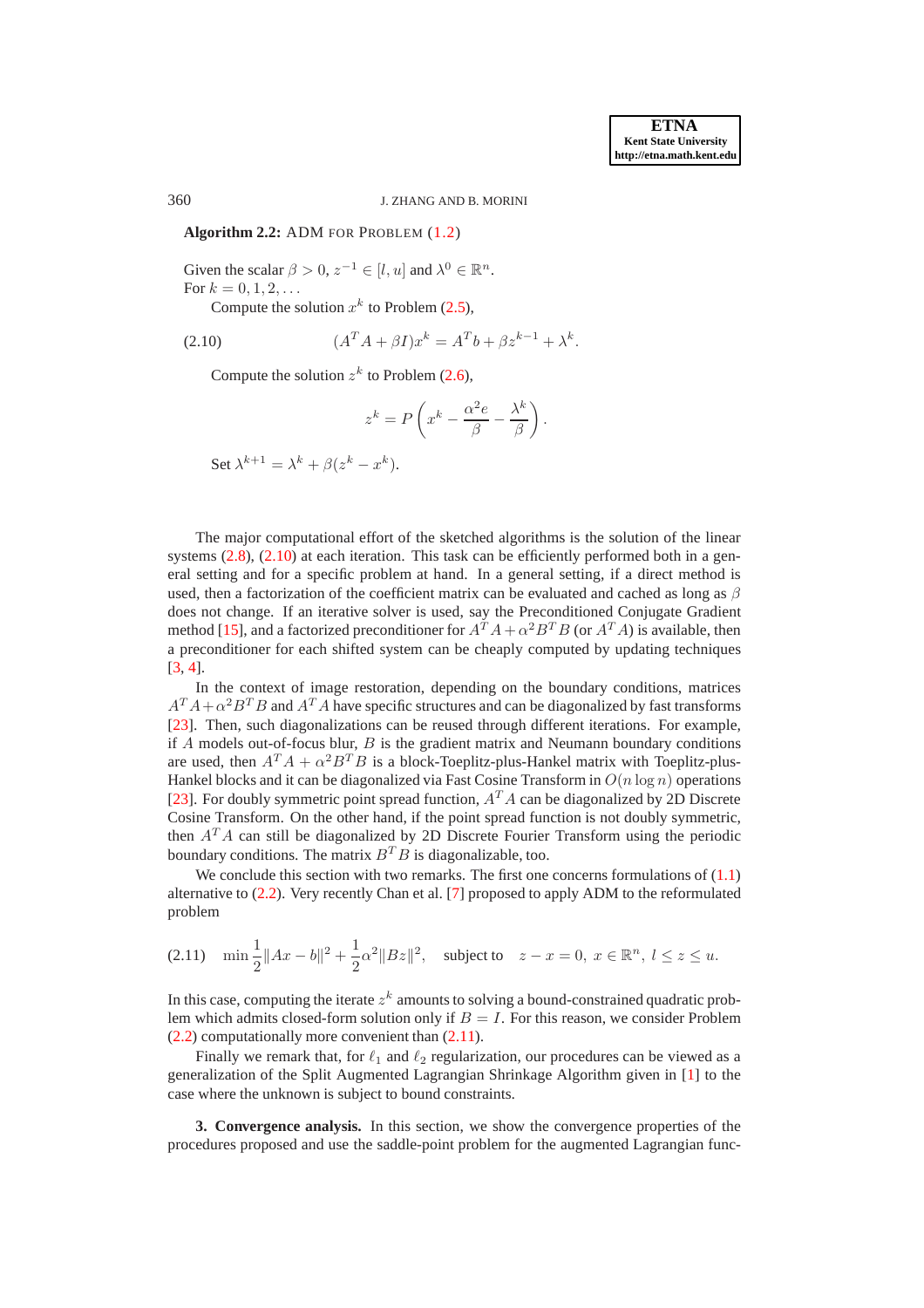tion  $L$ :

<span id="page-5-0"></span>\nFind 
$$
(x^*, z^*, \lambda^*) \in \mathbb{R}^n \times [l, u] \times \mathbb{R}^n
$$
, such that\n

\n\n $L(x^*, z^*, \lambda) \leq L(x^*, z^*, \lambda^*) \leq L(x, z, \lambda^*)$ , \n $\forall (x, z, \lambda) \in \mathbb{R}^n \times [l, u] \times \mathbb{R}^n$ .\n

Here we report the results for the  $\ell_2$  regularization. The same results hold for the  $\ell_1$  case, and can be derived proceeding along the lines of the proofs given below. The results obtained parallel those obtained in [\[32\]](#page-16-10).

In the rest of this section, we let  $q$  denote the quadratic function

$$
q(x) = \frac{1}{2} ||Ax - b||^{2} + \frac{1}{2} \alpha^{2} ||Bx||^{2},
$$

and  $\langle x, y \rangle$  denotes the inner product in  $\mathbb{R}^n$ . The relation between Problems [\(2.2\)](#page-3-4) and [\(3.1\)](#page-5-0) is stated in the following theorem.

<span id="page-5-5"></span>THEOREM 3.1. Let L be the function in [\(2.4\)](#page-3-6). The vector  $(x^*, z^*) \in \mathbb{R}^n \times [l, u]$  solves *[\(2.2\)](#page-3-4) if and only if there exists*  $\lambda^* \in \mathbb{R}^n$  *such that*  $(x^*, z^*, \lambda^*)$  *solves (3.1).* 

*Proof.* Suppose that  $(x^*, z^*, \lambda^*)$  is a solution of [\(3.1\)](#page-5-0). From the first inequality in [\(3.1\)](#page-5-0), we have  $z^* = x^*$ . This relation, together with the second inequality in [\(3.1\)](#page-5-0), gives

<span id="page-5-1"></span>
$$
(3.2) \quad q(x^*) \le q(x) + \langle \lambda^*, z - x \rangle + \frac{\beta}{2} \|z - x\|^2, \ \forall \ (x, z, \lambda) \in \mathbb{R}^n \times [l, u] \times \mathbb{R}^n.
$$

Taking  $x = z \in [l, u]$  in [\(3.2\)](#page-5-1), it follows that  $x^*$  is the solution of [\(1.1\)](#page-0-1), and accordingly,  $(x^*, z^*)$  is the solution of  $(2.2)$ .

Let us now suppose that  $(x^*, z^*)$  solves [\(2.2\)](#page-3-4). The first inequality in [\(3.1\)](#page-5-0) trivially follows. To complete the proof, we first note that the first-order optimality condition for Problem [\(1.1\)](#page-0-1) is

<span id="page-5-3"></span>
$$
(3.3) \ \langle (A^T A + \alpha^2 B^T B) x^* - A^T b, z - x^* \rangle = \langle \nabla q(x^*), z - x^* \rangle \ge 0, \quad \forall z \in [l, u].
$$

Then Problem  $(2.2)$  admits a unique solution  $(x^*, z^*)$  such that

(3.4) 
$$
(A^T A + \alpha^2 B^T B) x^* - A^T b - \lambda^* = 0,
$$

(3.5) 
$$
\langle \lambda^*, z - z^* \rangle \ge 0, \quad \forall z \in [l, u],
$$

$$
z^* - x^* = 0,
$$

with  $\lambda^* \in \mathbb{R}^n$ . To show this fact, note that by  $x^* = z^*$ , inequality [\(3.5\)](#page-5-2) becomes

<span id="page-5-6"></span><span id="page-5-2"></span>
$$
\langle \lambda^*, z - x^* \rangle \ge 0, \quad \forall z \in [l, u],
$$

and using  $(3.4)$  we obtain  $(3.3)$ .

Let now  $\lambda^* \in \mathbb{R}^n$  be the vector in [\(3.4\)](#page-5-2). The function  $L(x, z, \lambda^*)$ , with  $(x, z) \in \mathbb{R}^n \times$ [l, u], is strictly convex and any stationarity point  $(\tilde{x}, \tilde{z}) \in \mathbb{R}^n \times [l, u]$  satisfies

<span id="page-5-4"></span>
$$
(ATA + \alpha2BTB + \beta I)\tilde{x} = ATb + \beta \tilde{z} + \lambda^*,
$$
  

$$
\langle \lambda^* + \beta(\tilde{z} - \tilde{x}), z - \tilde{z} \rangle \ge 0, \quad \forall z \in [l, u].
$$

Since  $(x^*, z^*)$  satisfies these conditions, the proof is completed.  $\Box$ 

The next lemma establishes conditions for finite termination of ADM. LEMMA 3.2. *If*

$$
(3.6) \t zk = zk-1 \t and \t xk = zk,
$$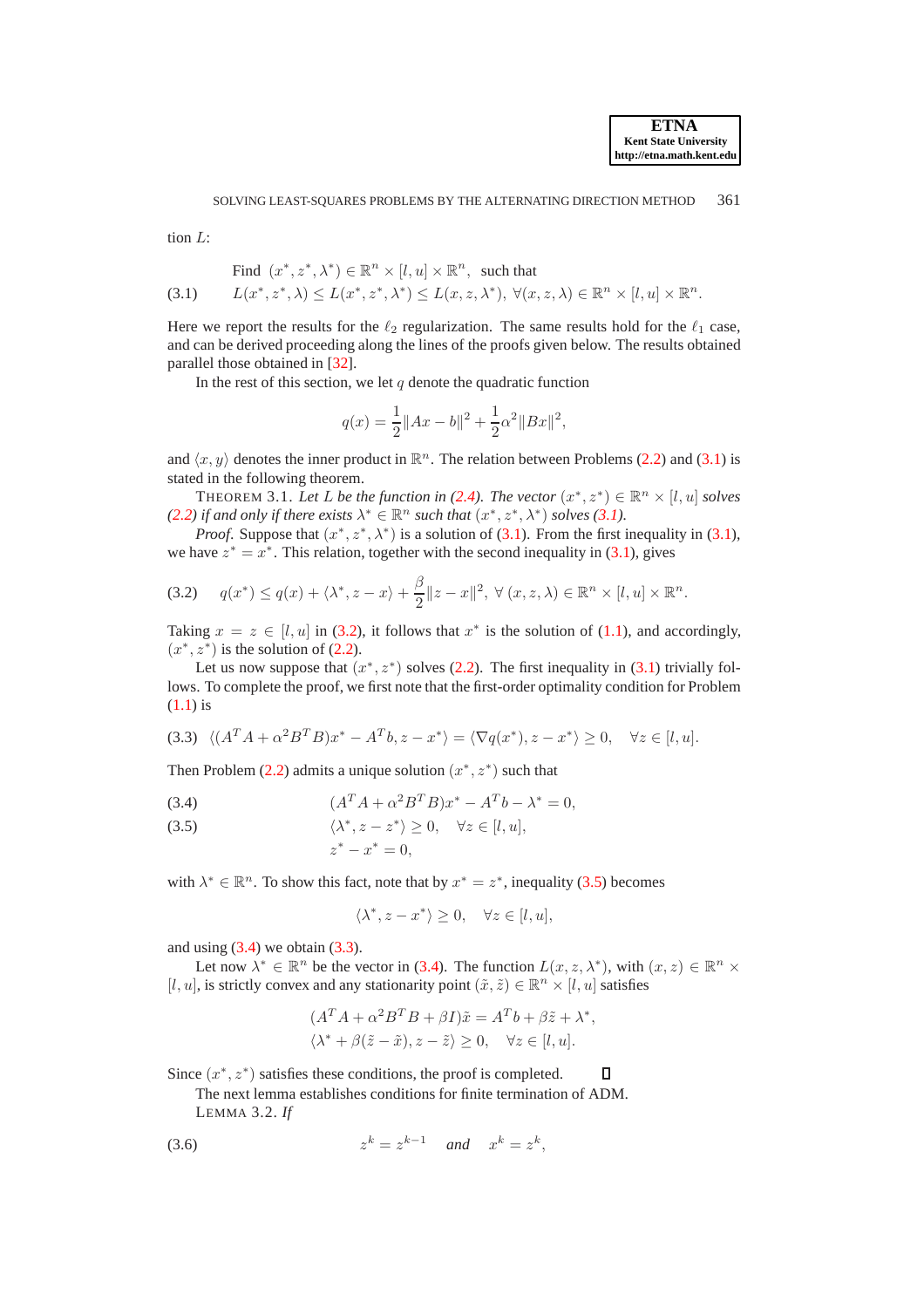362 J. ZHANG AND B. MORINI

*then*  $x^k = x^*$  *where*  $x^*$  *is the unique solution of* [\(1.1\)](#page-0-1)*.* 

<span id="page-6-1"></span>*Proof.* By [\(2.5\)](#page-3-0) and the convexity of  $L(x, z^{k-1}, \lambda^k)$ , we have

$$
(3.7) \t q(x) - q(x^k) + \langle -\lambda^k + \beta(x^k - z^{k-1}), x - x^k \rangle \ge 0, \ \forall \, x \in \mathbb{R}^n,
$$

see also  $[9, p. 170]$ , while by  $(2.6)$  it follows

(3.8) 
$$
\langle \lambda^k + \beta (z^k - x^k), z - z^k \rangle \geq 0, \ \forall \ z \in [l, u].
$$

Then, letting  $x^*$  be the solution to  $(1.1)$ ,  $(3.6)$  gives

<span id="page-6-2"></span>
$$
q(x^*) - q(x^k) + \langle -\lambda^k, x^* - x^k \rangle \ge 0, \langle \lambda^k, x^* - x^k \rangle \ge 0;
$$

i.e.,  $q(x^*) - q(x^k) \ge \langle \lambda^k, x^* - x^k \rangle \ge 0$ . Hence,  $x^k \in [l, u]$  and  $q(x^k) \le q(x^*)$  shows that  $x^k = x^*$ .

The main convergence results is given below.

THEOREM 3.3. Let L be the function in  $(2.4)$  and  $(x^*, z^*, \lambda^*)$  be a saddle-point of L. Then the sequence  $(x^k, z^k)$  generated by Algorithm [2.1](#page-3-1) satisfies

$$
\lim_{k \to \infty} (x^k, z^k) = (x^*, z^*).
$$

*Proof.* Let us define  $\bar{x}^k$ ,  $\bar{z}^k$  and  $\bar{\lambda}^k$  as

<span id="page-6-3"></span>
$$
\bar{x}^k = x^k - x^*, \quad \bar{z}^k = z^k - z^*, \quad \bar{\lambda}^k = \lambda^k - \lambda^*.
$$

Then [\(2.7\)](#page-3-0) gives  $\bar{\lambda}^{k+1} = \bar{\lambda}^k + \beta(z^k - x^k)$  and consequently

(3.9) 
$$
\|\bar{\lambda}^k\|^2 - \|\bar{\lambda}^{k+1}\|^2 = -2\beta \langle \bar{\lambda}^k, z^k - x^k \rangle - \beta^2 \|z^k - x^k\|^2.
$$

Since  $(x^*, z^*, \lambda^*)$  is a saddle-point of  $L(x, z, \lambda)$ , by Theorem [3.1](#page-5-5) we have  $z^* = x^*$ . Moreover by [\[9,](#page-14-14) p. 170] we have the following characterization of  $(x^*, z^*)$ ,

(3.10) 
$$
q(x) - q(x^*) + \langle -\lambda^*, x - x^* \rangle \ge 0, \ \forall \ x \in R^n
$$

(3.11) 
$$
\langle \lambda^*, z - z^* \rangle \geq 0, \ \forall z \in [l, u]
$$

Taking  $x = x^k$  in [\(3.10\)](#page-6-0),  $z = z^k$  in [\(3.11\)](#page-6-0),  $x = x^*$  in [\(3.7\)](#page-6-1) and  $z = z^*$  in [\(3.8\)](#page-6-2), we obtain by addition

<span id="page-6-4"></span><span id="page-6-0"></span>
$$
\langle \bar{\lambda}^k, z^k - x^k \rangle + \beta \|x^k - z^k\|^2 + \beta \langle z^k - z^{k-1}, \bar{x}^k \rangle \le 0.
$$

Then by  $(3.9)$ 

$$
(3.12) \t\t ||\bar{\lambda}^k||^2 - ||\bar{\lambda}^{k+1}||^2 \ge \beta^2 ||z^k - x^k||^2 + 2\beta^2 \langle z^k - z^{k-1}, \bar{x}^k \rangle.
$$

We now provide a lower bound for  $\langle z^k - z^{k-1}, \bar{x}^k \rangle$  in [\(3.12\)](#page-6-4) using the equation

$$
(3.13) \qquad \langle z^k - z^{k-1}, \bar{x}^k \rangle = \langle z^k - z^{k-1}, x^k - z^{k-1} \rangle + \langle z^k - z^{k-1}, \bar{z}^{k-1} \rangle.
$$

First we note that by using  $(2.7)$  we get

<span id="page-6-5"></span>
$$
\langle z^{k} - z^{k-1}, x^{k} - z^{k-1} \rangle = \langle z^{k} - z^{k-1}, (x^{k} - \frac{\lambda^{k}}{\beta}) - (x^{k-1} - \frac{\lambda^{k-1}}{\beta}) \rangle.
$$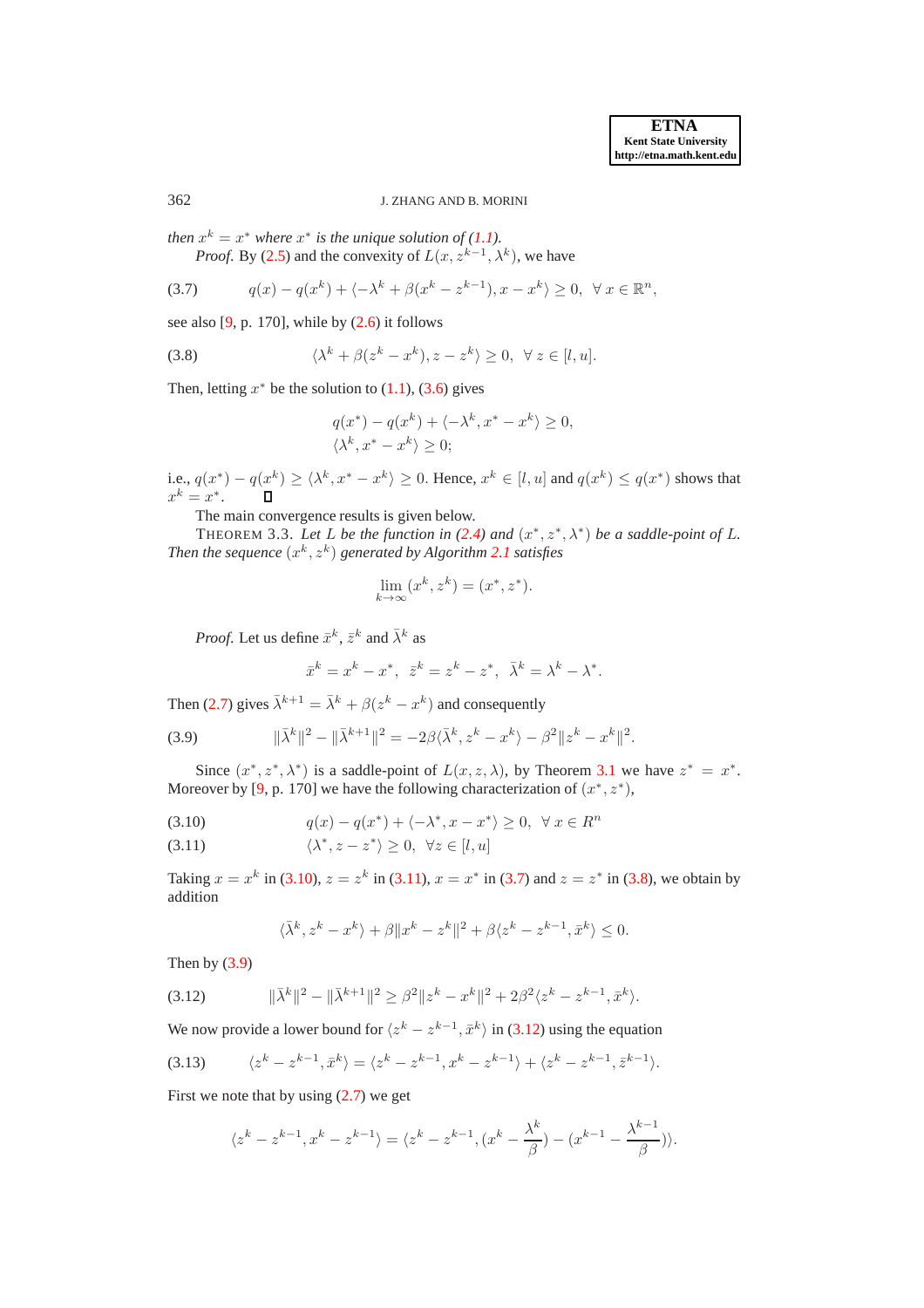By the definition of  $z^k$  in [\(2.9\)](#page-3-3) and of the projection map P, we have

$$
\langle z^{k-1} - z^k, x^k - \frac{\lambda^k}{\beta} - z^k \rangle \le 0,
$$
  

$$
\langle z^{k-1} - z^k, z^{k-1} - x^{k-1} + \frac{\lambda^{k-1}}{\beta} \rangle \le 0,
$$

and summing these inequalities, we have

$$
||z^{k-1} - z^k||^2 \le \langle z^k - z^{k-1}, (x^k - \frac{\lambda^k}{\beta}) - (x^{k-1} - \frac{\lambda^{k-1}}{\beta})\rangle.
$$

Thus, [\(3.13\)](#page-6-5) takes the form

<span id="page-7-1"></span>
$$
\langle z^{k} - z^{k-1}, \bar{x}^{k} \rangle \ge ||z^{k-1} - z^{k}||^{2} + \langle z^{k} - z^{k-1}, \bar{z}^{k-1} \rangle
$$
  
\n
$$
= ||\bar{z}^{k-1} - \bar{z}^{k}||^{2} + \frac{1}{2} (||\bar{z}^{k}||^{2} - ||\bar{z}^{k-1}||^{2} - ||\bar{z}^{k} - \bar{z}^{k-1}||^{2})
$$
  
\n(3.14)  
\n
$$
= \frac{1}{2} (||\bar{z}^{k}||^{2} - ||\bar{z}^{k-1}||^{2} + ||z^{k} - z^{k-1}||^{2}),
$$

and [\(3.12\)](#page-6-4) and [\(3.14\)](#page-7-1) yield

$$
(\|\bar{\lambda}^k\|^2 + \beta^2 \|\bar{z}^{k-1}\|^2) - (\|\bar{\lambda}^{k+1}\|^2 + \beta^2 \|\bar{z}^k\|^2) \ge \beta^2 \|z^k - x^k\|^2 + \beta^2 \|z^k - z^{k-1}\|^2.
$$

Lemma [3.2](#page-5-6) indicates that  $||z^k - x^k||^2 + ||z^k - z^{k-1}||^2 > 0$ , unless  $x^k = z^k = x^*$ . Then the sequence  $\{\|\bar{\lambda}^k\|^2 + \beta^2\|\bar{z}^{k-1}\|^2\}$  is monotonically decreasing and bounded below and we can conclude that it is convergent. Moreover, the sequences  $\{\lambda^k\}$  and  $\{z^k\}$  are bounded and

<span id="page-7-4"></span>(3.15) 
$$
\lim_{k \to \infty} \|z^k - x^k\| = 0, \qquad \lim_{k \to \infty} \|z^k - z^{k-1}\| = 0.
$$

Now since  $(x^*, z^*, \lambda^*)$  is a saddle-point of  $L(x, z, \lambda)$ , by the second inequality in [\(3.1\)](#page-5-0) we have

<span id="page-7-2"></span>(3.16) 
$$
q(x^*) \leq q(x^k) + \langle \lambda^*, z^k - x^k \rangle + \frac{\beta}{2} \|z^k - x^k\|^2.
$$

Further, summing [\(3.7\)](#page-6-1) with  $x = x^*$  and [\(3.8\)](#page-6-2) with  $z = z^*$  we obtain

<span id="page-7-3"></span>
$$
(3.17) \t q(x^*) \ge q(x^k) + \langle \lambda^k, z^k - x^k \rangle + \beta \|z^k - x^k\|^2 + \beta \langle z^k - z^{k-1}, \bar{x}^k \rangle.
$$

Hence, by taking  $\liminf$  in [\(3.16\)](#page-7-2),  $\limsup$  in [\(3.17\)](#page-7-3) and using [\(3.15\)](#page-7-4) we have

$$
\liminf_{k \to \infty} q(x^k) \ge q(x^*) \ge \limsup_{k \to \infty} q(x^k),
$$

which leads to  $\lim_{k\to\infty} q(x^k) = q(x^*)$ . Since  $q(x)$  is continuous and has a unique minimizer in [l, u], we have  $\lim_{k \to \infty} x^k = x^*$ . Then [\(3.15\)](#page-7-4) gives  $\lim_{k \to \infty} z^k = z^*$  which completes the proof.  $\Box$ 

<span id="page-7-0"></span>**4. Overview of the algorithms used for the comparison.** The remainder of this paper is devoted to test Algorithms [2.1](#page-3-1) and [2.2](#page-3-5) and to consider their effectiveness with respect to algorithms from other classes of procedures for bound-constrained optimization.

The alternating direction method was compared with three algorithms. The first, denoted Projection (P) method, solves the least-square problem dropping the constraints and then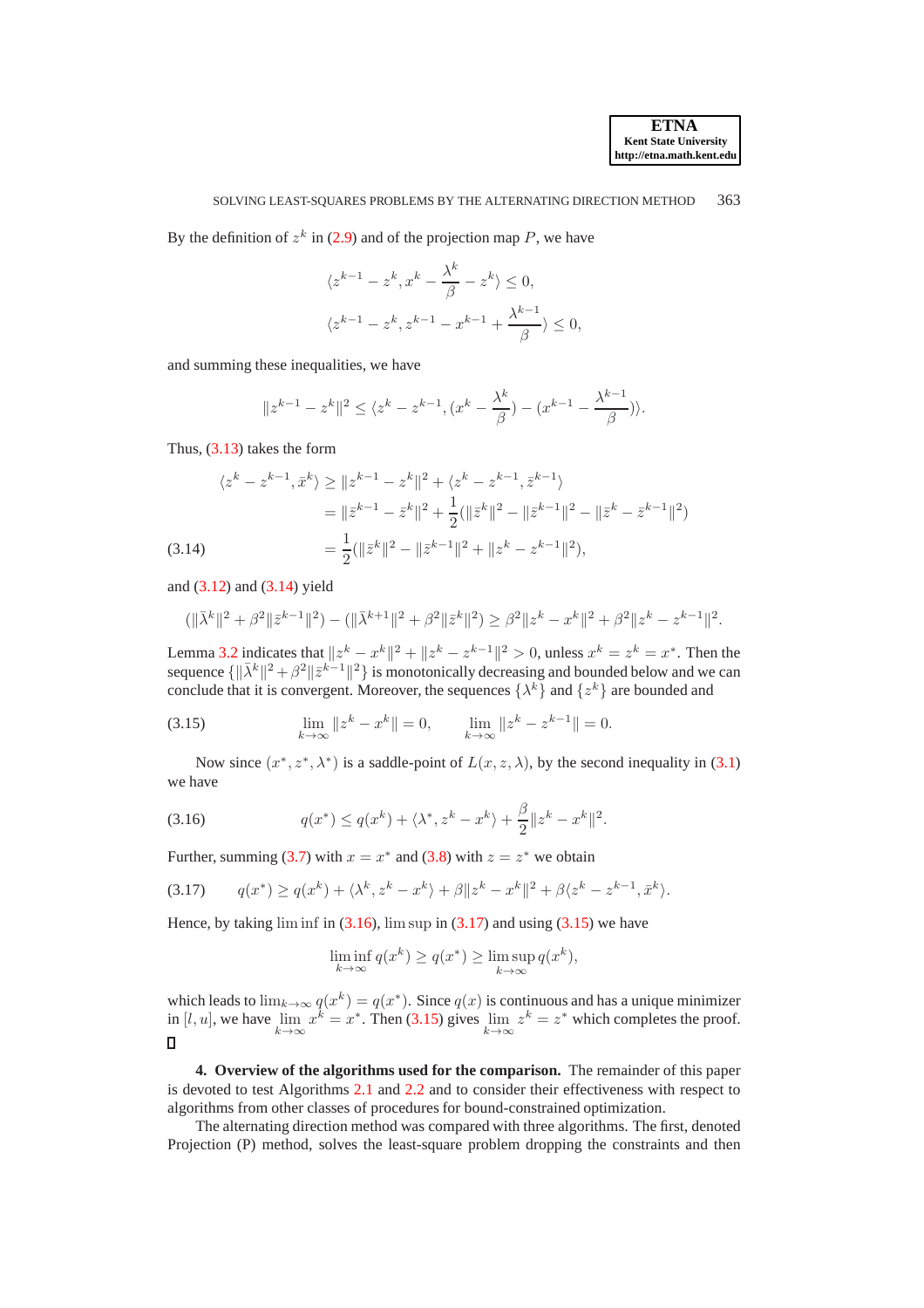### 364 J. ZHANG AND B. MORINI

projects the unconstrained solution onto the box  $[l, u]$ . The second solver is the Reduced Newton (RN) method proposed and tested on image restoration problems in [\[20\]](#page-16-3). The third method is the Affine Scaling Cyclic Barzilai-Borwain (AS CBB) method proposed and tested on image restoration problems in [\[11\]](#page-14-5).

RN and AS CBB methods belong to the framework of the affine scaling methods for bound-constrained optimization and generate strictly feasible iterates throughout the process. For simplicity, we will review the methods when applied to Problem [\(1.1\)](#page-0-1) but the application to [\(1.2\)](#page-0-0) can be easily derived. A detailed description of RN and AS CBB and of their theoretical properties can be found in [\[20\]](#page-16-3) and [\[11\]](#page-14-5).

Let  $g(x) = A^T(Ax - b) + \alpha^2 B^T Bx$  be the gradient of the objective function in [\(1.1\)](#page-0-1),  $g_i(x)$  and  $x_i$  represent the *i*th component of g and x, respectively. The first-order optimality condition for  $(1.1)$  can be formulated as

$$
(4.1) \t\t D(x)g(x) = 0,
$$

where  $D(x) = diag(d_1(x), \ldots, d_n(x))$  has entries

<span id="page-8-0"></span>
$$
d_i(x) = u_i - x_i, \text{ if } g_i(x) < 0,
$$
\n
$$
d_i(x) = x_i - l_i, \text{ if } g_i(x) > 0,
$$
\n
$$
d_i(x) = \min\{x_i - l_i, u_i - x_i\} \text{ otherwise.}
$$

Let  $x^k$  be a strictly feasible iterate; i.e.,  $l < x^k < u$ ,  $k \ge 0$ . Applying the Newton method to  $(4.1)$  requires solving one linear system at each iteration. At the  $k<sup>th</sup>$  iteration the linear system takes the form

<span id="page-8-1"></span>(4.2) 
$$
(D(x^{k}) (A^{T} A + \alpha^{2} B^{T} B) + E(x^{k})) p^{k} = -D(x^{k}) g(x^{k}),
$$

where the coefficient matrix is obtained by formal application of the product rule and  $E$  is a diagonal positive semidefinite matrix.

Clearly, handling the bounds makes the solution of [\(4.2\)](#page-8-1) difficult. In fact, the matrix  $D(x^k) (A^T A + \alpha^2 B^T B) + E(x^k)$  does not preserve the structure of A and B. Moreover, if  $x^k$  approaches a degenerate solution of the problem, this matrix tends to become singular. On the other hand, the following linear system equivalent to [\(4.2\)](#page-8-1),

<span id="page-8-2"></span>(4.3) 
$$
M(x^k)p^k = -g(x^k), \quad M(x^k) = A^T A + \alpha^2 B^T B + D(x^k)^{-1} E(x^k),
$$

tends to become singular as  $x^k$  approaches a nondegenerate solution of [\(1.1\)](#page-0-1).

The RN method considers [\(4.3\)](#page-8-2) and exploits an active set strategy to overcome the above mentioned problems and to reduce the dimension of the system. In particular, at each iteration RN identifies the active set by checking the closeness of  $x<sup>k</sup>$  to the boundary. Then, for the component of  $x^k$  in the active set, the step to the nearest bound is taken while the linear system [\(4.3\)](#page-8-2) restricted to the inactive components of  $x^k$  is solved. Given the inactive set  $\mathcal{I}_k$  at  $x^k$ , the coefficient matrix  $(M(x^k))_{\mathcal{I}_k\mathcal{I}_k}$  of the system to be solved is the submatrix of  $M(x^k)$ with elements having row and column index in  $\mathcal{I}_k$ . This submatrix is symmetric and positive definite, it is better conditioned than  $M(x^k)$ , its inverse is uniformly bounded for any k, and its dimension may be considerably smaller than the original system. Finally, strict feasibility of the iterates is enforced projecting the step onto the box and taking a large fraction of it. The RN method is locally quadratic convergent to the solution  $x^*$  of  $(1.1)$  even in the presence of degeneracy and shown to be reliable in the solution of image restoration methods.

Basically the computational cost of RN in each iteration amounts to the solution of one linear system of dimension equal to the cardinality of  $\mathcal{I}_k$ . The matrices  $(M(x^k))_{\mathcal{I}_k\mathcal{I}_k}$  are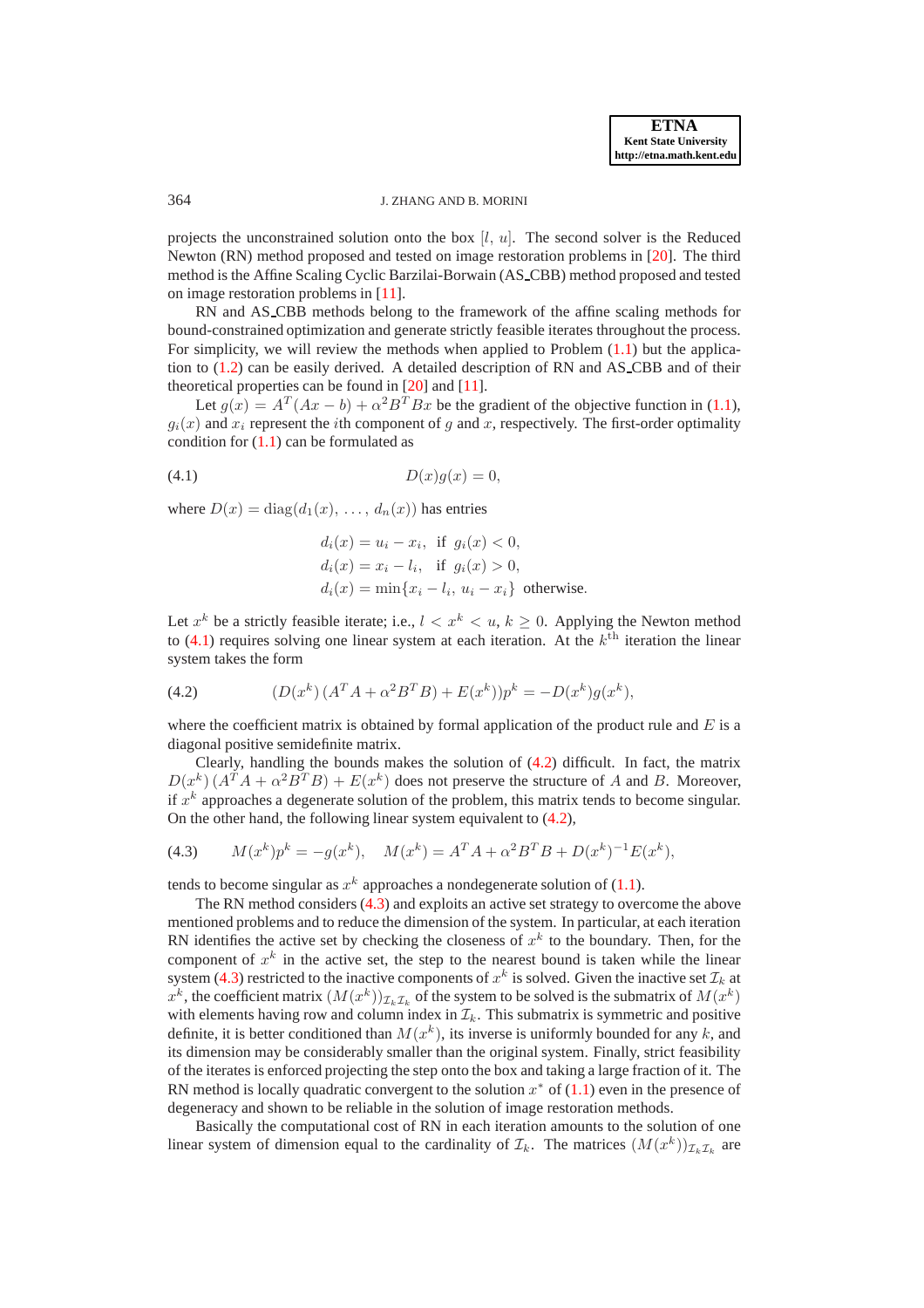typically smaller than the matrices used in ADM but they do not preserve their structure. Such loss of structure may result in loss of efficiency in the solution of the linear systems with respect to ADM.

The AS CBB method is a first-order method and avoids the solution of linear systems. In [\(4.2\)](#page-8-1) it replaces the coefficient matrix by the diagonal matrix  $(\mu_k D(x^k) + E(x^k))$ , where  $\mu_k$  is a positive scalar computed by a Quasi-Newton rule. Thus, the *i*th component  $(p^k)_i$  of the step  $p^k$  is given by

$$
(p^{k})_{i} = -\left(\frac{1}{\mu_{k} + |g_{i}(x^{k})|/d_{i}(x^{k})}\right)g_{i}(x^{k}).
$$

The positive scalar  $\mu_k$  is computed using a cyclic version of the Barzilai-Borwein (BB) stepsize rule. Specifically, let  $\mu_0^{BB} = \max(\bar{\mu}, \|g(x^0)\|_{\infty})$  and

$$
\mu_k^{BB} = \arg \min_{\mu \ge \bar{\mu}} ||\mu s^{k-1} - y^{k-1}|| = \max \left\{ \bar{\mu}, \frac{(s^{k-1})^T y^{k-1}}{(s^{k-1})^T s^{k-1}}, \right\}, \quad k \ge 1
$$

where  $\bar{\mu}$  is a fixed positive parameter,  $s^{k-1} = x^k - x^{k-1}$ ,  $y^{k-1} = g(x^k) - g(x^{k-1})$ . The cyclic BB strategy consists of re-using the BB stepsize for several iterations. Namely, letting  $c \ge 1$  be the cycle length and  $l \ge 0$  be the cycle number, the value of the scalars  $\mu_k$  is assigned by the rule  $\mu_{cl+i} = \mu_{cl+1}^{BB}$ ,  $i = 1, \ldots, c$ .

Once  $p^k$  is computed, the AS\_CBB method generates a new iterate of the form  $x^{k+1}$  =  $x^k + \zeta_k p^k$ , where the stepsize  $\zeta_k \in (0, 1]$  is computed by a non-monotone line-search strategy. The generated sequence is strictly feasible and converges R-linearly to a nondegenerate solution of  $(1.1)$ .

The computational effort of AS\_CBB at the  $k^{\text{th}}$  iteration amounts to one gradient evaluation and to a number of objective function evaluations equal to the number of backtracks performed. Hence the computational cost can be monitored by the total number of iterations and backtracks performed.

<span id="page-9-0"></span>**5. Experimental results.** In this section, we show the performance of procedures P, RN, AS CBB and Algorithms [2.1,](#page-3-1) [2.2.](#page-3-5) Computations were performed in double precision using MATLAB 7.12.0.635 (R2011a) on an Intel(R) Core(TM) i7-2600 CPU @3.40 GHz, 4.00 GB RAM.

Eight 256-by-256 gray-scale images shown in Figure [5.1](#page-10-0) were considered.. The Satellite image is from the US Air Force Phillips Laboratory and it is contained in the image restoration software package [\[22\]](#page-16-13); the Clock image is taken from the USC-SIPI image database [\[29\]](#page-16-14), the remaining images are from the Berkeley Segmentation Dataset [\[18\]](#page-15-1). The dimensions of the least-squares problems are  $m = n = 65536$  and the constraints are  $l = (0, \ldots, 0)^T$  and  $u = (255, \ldots, 255)^T.$ 

We choose the blurring matrix  $\vec{A}$  to be the out-of-focus blur with radius 3 and the regularization matrix B to be the gradient matrix. Thus,  $B<sup>T</sup>B$  is the two-dimensional discrete Laplacian matrix. For both matrices, we employed Neumann boundary conditions, which usually gives less artifacts at the boundary. Hence,  $A^T A + \alpha^2 B^T B$  (or  $A^T A$ ) is a block-Toeplitz-plus-Hankel matrix with Toeplitz-plus-Hankel blocks and the multiplication of this structured matrix times a vector can be done via fast Cosine transform in  $O(n \log n)$  opera-tions [\[23\]](#page-16-0). The observed image was defined as  $b = Ax + \eta r$ , where x is the true image, r is a random vector with elements distributed as standard normal and  $\eta$  is the level of noise. Four levels of noise,  $\eta = 1, 3, 5, 7$  were tested.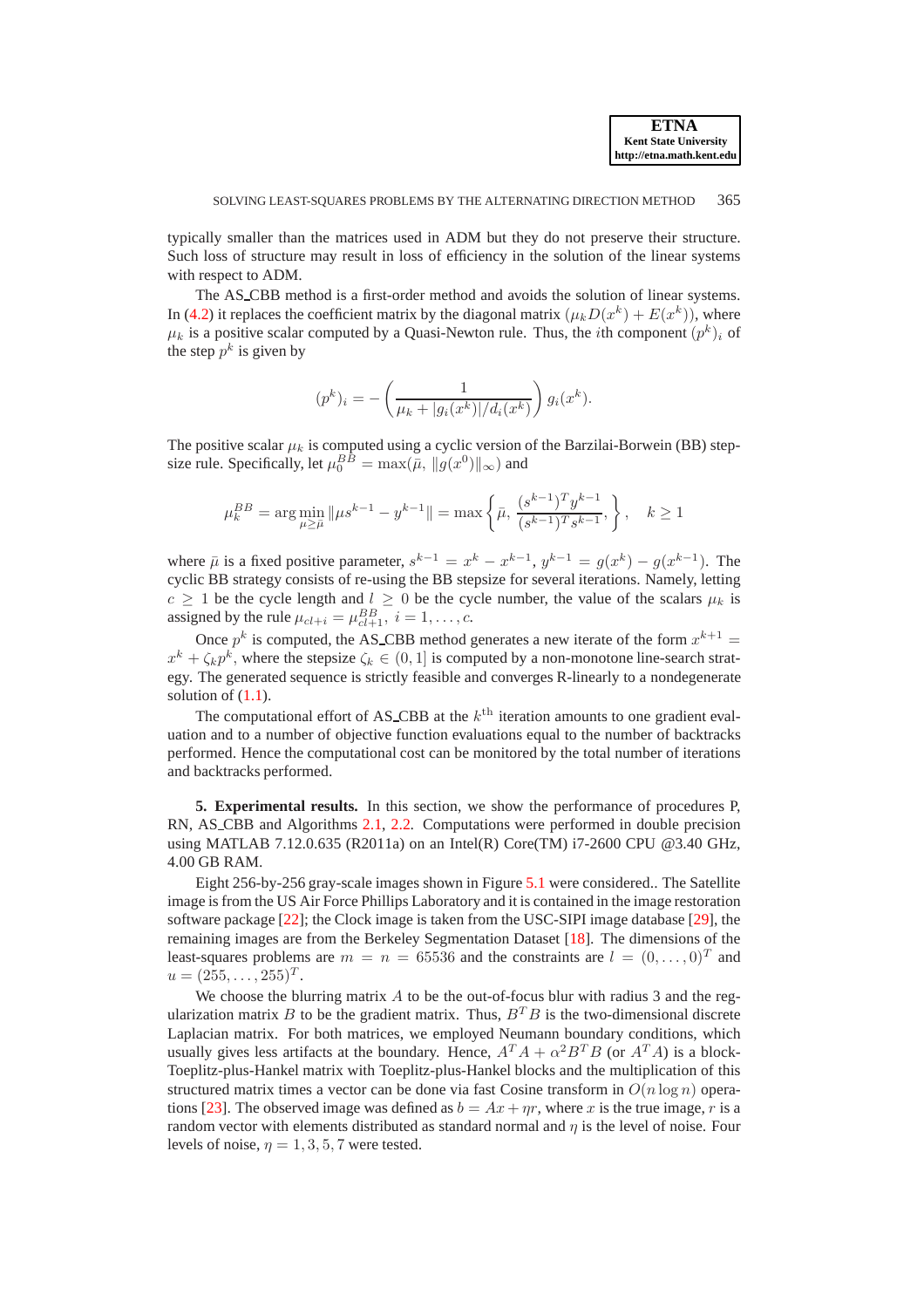```
366 J. ZHANG AND B. MORINI
```


FIG. 5.1. *The true images.*

The peak signal-to-noise ratio (PSNR) [\[6\]](#page-14-15) is used to give quantitative performance measures

<span id="page-10-0"></span>
$$
PSNR = 10 \log_{10} \frac{255^2}{n \sum_{i=1}^{n} (\tilde{x}_i - x_i)^2},
$$

where  $\tilde{x}_i$  and  $x_i$  denote the pixel values of the restored image and the original image, respectively. The regularization term  $\alpha$  in [\(1.1\)](#page-0-1) and [\(1.2\)](#page-0-0) is fixed by trial and error along with the parameter  $\beta$  in ADM, which is kept constant through the iteration process.

Concerning the implementation of the algorithms compared, the parameters in RN and AS\_CBB methods are set as suggested in  $[20]$  and  $[11]$ . The initial guess  $x^0$  for RN and AS\_CBB is the same; since  $x^0$  must be strictly feasible, it is formed by projecting the noise image b onto the box [e, 254e]. For a fair comparison, in ADM we set  $z^{-1} = x^0$ ,  $\lambda^0 =$  $(0, \ldots, 0)^T$ . The linear systems in RN are solved by the Conjugate Gradient method and the structure of A and B is exploited in the computation of matrix-vector products. On the other hand, the ADM implementation fully exploits the properties of the coefficient matrices; the matrix  $A^T A + B^T B$  (or  $A^T A$ ) is diagonalized by the discrete cosine transform matrix and this diagonalization is reused through the iterations.

A maximum number of 500 iterations are allowed for RN, AS CBB and ADM. Further, the iterations of RN and AS CBB are terminated when the distance between two successive iterations is below the fixed relative tolerance  $\tau = 10^{-4}$ ; i.e.,

$$
||x^{k+1} - x^k|| \le \tau ||x^{k+1}||.
$$

The accuracy requirement on the feasible iterate  $z<sup>k</sup>$  generated by ADM is

$$
||x^k - z^k|| \le \tau ||z^k||.
$$

A first set of experiments was conducted solving [\(1.1\)](#page-0-1) by the P, RN, AS CBB and ADM algorithms. In Table [5.1](#page-11-0) we report the PSNR values of the observed images and of the images recovered by the four algorithms tested. In Table [5.2](#page-12-0) we show the elapsed times in seconds required by the procedures compared.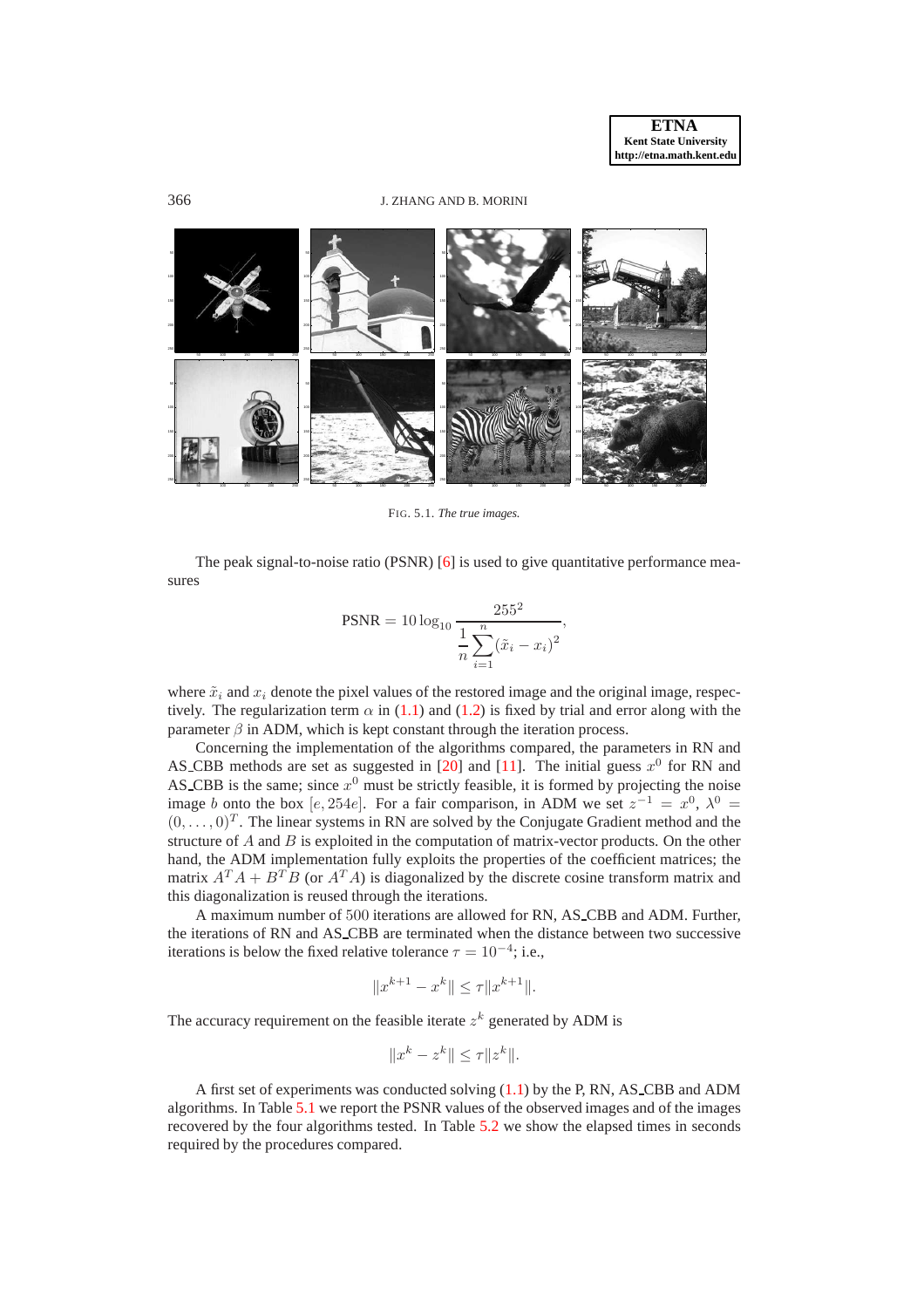SOLVING LEAST-SQUARES PROBLEMS BY THE ALTERNATING DIRECTION METHOD 367

TABLE 5.1

<span id="page-11-0"></span>*PSNR values of the observed images and of the images recovered by P, RN, AS CBB and ADM algorithms applied to Problem [\(1.1\)](#page-0-1).*

|               |                | <b>PSNR</b>           |                         |                 |        |            |  |  |
|---------------|----------------|-----------------------|-------------------------|-----------------|--------|------------|--|--|
| Image         | $\eta$         | <b>Observed Image</b> | $\overline{\mathrm{P}}$ | $\overline{RN}$ | AS_CBB | <b>ADM</b> |  |  |
| Satellite     | $\mathbf{1}$   | 25.24                 | 30.38                   | 34.58           | 34.75  | 34.71      |  |  |
|               | 3              | 25.06                 | 27.78                   | 30.05           | 30.06  | 30.06      |  |  |
|               | 5              | 24.73                 | 26.92                   | 28.37           | 28.38  | 28.38      |  |  |
|               | $\overline{7}$ | 24.29                 | 26.62                   | 27.68           | 27.69  | 27.69      |  |  |
| Church        | 1              | 25.18                 | 30.06                   | 30.64           | 30.87  | 31.01      |  |  |
|               | 3              | 25.01                 | 27.41                   | 27.41           | 27.96  | 28.28      |  |  |
|               | 5              | 24.69                 | 26.51                   | 26.98           | 26.99  | 27.46      |  |  |
|               | $\overline{7}$ | 24.23                 | 26.06                   | 26.50           | 26.52  | 26.93      |  |  |
| Eagle         | 1              | 29.17                 | 32.50                   | 33.73           | 34.19  | 34.70      |  |  |
|               | 3              | 28.76                 | 30.09                   | 31.14           | 31.15  | 32.55      |  |  |
|               | 5              | 28.02                 | 29.45                   | 30.43           | 30.45  | 31.68      |  |  |
|               | $\overline{7}$ | 27.09                 | 28.71                   | 29.51           | 29.53  | 30.98      |  |  |
| <b>Bridge</b> | 1              | 21.15                 | 27.29                   | 28.08           | 28.02  | 28.31      |  |  |
|               | 3              | 21.07                 | 23.79                   | 24.44           | 24.49  | 24.60      |  |  |
|               | 5              | 20.93                 | 23.07                   | 23.52           | 23.52  | 23.70      |  |  |
|               | $\overline{7}$ | 20.74                 | 22.37                   | 22.69           | 22.68  | 22.91      |  |  |
| Clock         | $\mathbf{1}$   | 25.36                 | 29.53                   | 29.54           | 29.93  | 30.23      |  |  |
|               | 3              | 25.19                 | 26.89                   | 26.90           | 26.96  | 27.59      |  |  |
|               | 5              | 24.84                 | 26.04                   | 26.05           | 26.05  | 26.99      |  |  |
|               | $\overline{7}$ | 22.37                 | 25.62                   | 25.62           | 25.64  | 26.50      |  |  |
| Surf          | 1              | 22.70                 | 28.41                   | 29.53           | 29.48  | 29.71      |  |  |
|               | 3              | 22.59                 | 25.36                   | 25.88           | 25.89  | 26.13      |  |  |
|               | 5              | 22.42                 | 24.29                   | 24.79           | 24.81  | 25.02      |  |  |
|               | $\overline{7}$ | 22.16                 | 23.99                   | 24.28           | 24.29  | 24.56      |  |  |
| Zebra         | $\mathbf{1}$   | 19.64                 | 26.30                   | 26.51           | 26.21  | 26.59      |  |  |
|               | 3              | 19.59                 | 22.80                   | 22.87           | 22.88  | 22.96      |  |  |
|               | 5              | 19.49                 | 21.93                   | 21.96           | 21.96  | 22.06      |  |  |
|               | $\overline{7}$ | 19.36                 | 21.10                   | 21.12           | 21.12  | 21.31      |  |  |
| Bear          | $\mathbf{1}$   | 20.39                 | 27.20                   | 27.69           | 27.37  | 27.83      |  |  |
|               | 3              | 20.34                 | 23.67                   | 23.88           | 23.88  | 24.07      |  |  |
|               | 5              | 20.21                 | 22.88                   | 23.08           | 23.09  | 23.23      |  |  |
|               | $\overline{7}$ | 20.05                 | 22.10                   | 22.24           | 22.45  | 22.45      |  |  |

The results in Table [5.1](#page-11-0) show that RN, AS CBB and ADM algorithms produce images of higher quality than those obtained by using the P method. Enforcing the bounds throughout the iterations offers a significant advantage over the P method since an increase of 1dB in the PSNR value translates roughly to 10% reduction in the relative error between the true and restored images. ADM achieves the highest restored quality in 27 tests out of 32 but in 17 runs the gain over RN and AS CBB is within 0.3dB.

From Table [5.2](#page-12-0) we observe that ADM is much faster than RN in all runs. Moreover, comparing to AS CBB the execution time of ADM is more than halved for 27 problems while AS\_CBB is the winner in two runs.

Let us now make some comments on the good performance of ADM. ADM shows a slower convergence rate than RN and consequently requires a higher number of linear sys-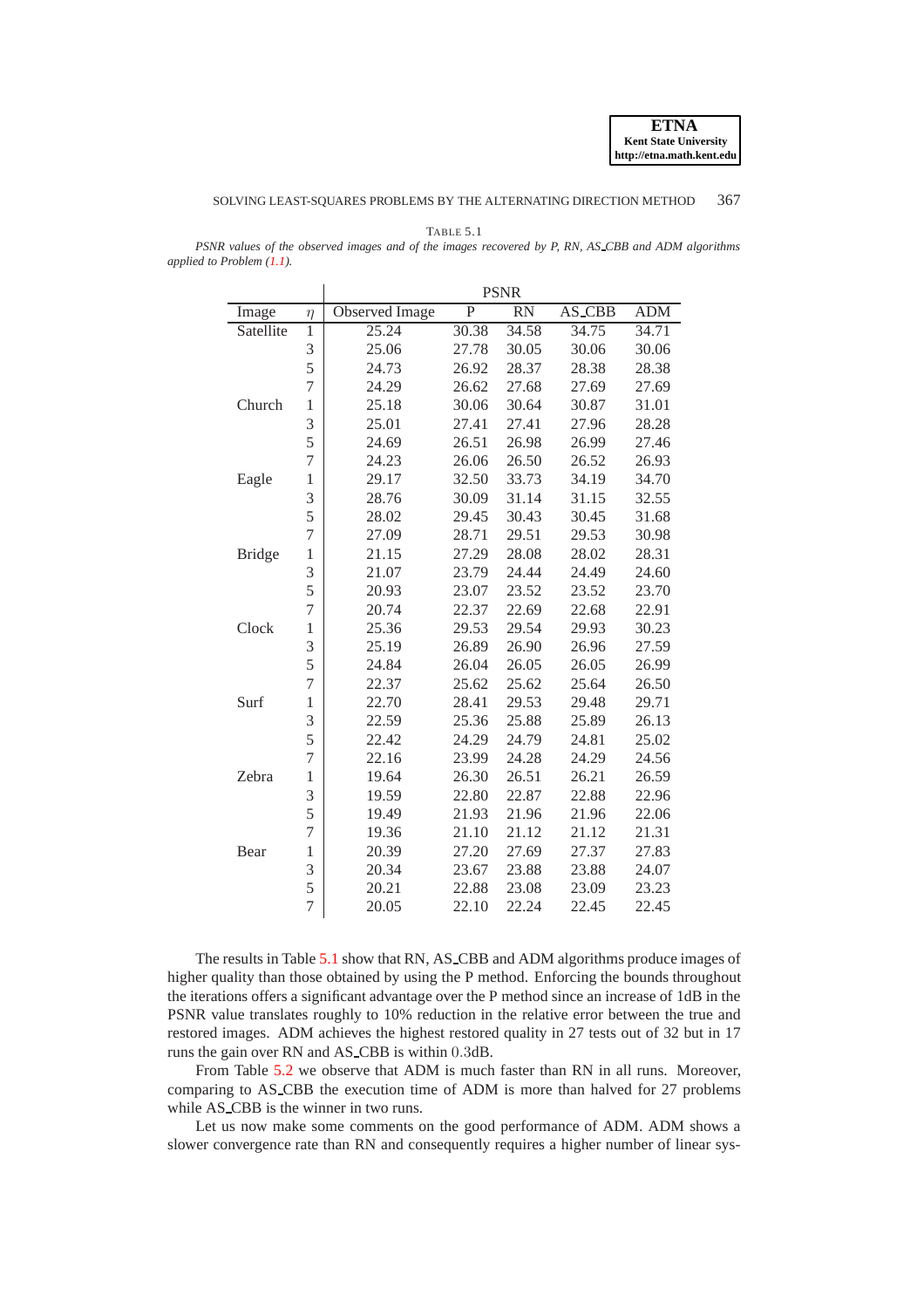## 368 J. ZHANG AND B. MORINI

#### <span id="page-12-0"></span>TABLE 5.2 *Execution times of RN, AS CBB and ADM algorithms applied to Problem [\(1.1\)](#page-0-1).*

|               |                | Algorithm |        |            |
|---------------|----------------|-----------|--------|------------|
| Image         | $\eta$         | <b>RN</b> | AS_CBB | <b>ADM</b> |
| Satellite     | 1              | 27.67     | 10.28  | 0.80       |
|               | 3              | 19.25     | 6.76   | 1.29       |
|               | 5              | 14.87     | 3.49   | 1.58       |
|               | 7              | 15.97     | 4.56   | 0.42       |
| Church        | $\mathbf{1}$   | 28.83     | 4.32   | 0.21       |
|               | 3              | 12.58     | 3.19   | 0.17       |
|               | 5              | 8.65      | 1.58   | 0.19       |
|               | $\overline{7}$ | 8.84      | 1.16   | 0.32       |
| Eagle         | $\mathbf{1}$   | 16.89     | 2.93   | 0.32       |
|               | 3              | 8.43      | 1.38   | 0.19       |
|               | 5              | 8.40      | 1.42   | 0.19       |
|               | $\overline{7}$ | 9.66      | 1.34   | 1.18       |
| <b>Bridge</b> | $\mathbf{1}$   | 29.06     | 6.93   | 0.40       |
|               | 3              | 21.38     | 4.82   | 3.23       |
|               | 5              | 12.67     | 6.78   | 0.34       |
|               | $\overline{7}$ | 14.13     | 5.55   | 0.89       |
| Clock         | $\mathbf{1}$   | 20.75     | 3.00   | 0.04       |
|               | 3              | 11.80     | 3.36   | 0.07       |
|               | 5              | 7.39      | 1.83   | 3.31       |
|               | $\overline{7}$ | 7.87      | 1.87   | 0.09       |
| Surf          | $\mathbf{1}$   | 29.52     | 5.76   | 0.39       |
|               | 3              | 12.64     | 3.17   | 0.34       |
|               | 5              | 13.52     | 3.35   | 0.30       |
|               | $\overline{7}$ | 9.30      | 1.52   | 0.34       |
| Zebra         | $\mathbf{1}$   | 22.22     | 7.11   | 0.34       |
|               | 3              | 20.42     | 6.25   | 0.30       |
|               | 5              | 12.00     | 3.45   | 0.52       |
|               | 7              | 12.15     | 4.06   | 0.34       |
| Bear          | $\mathbf{1}$   | 32.82     | 7.30   | 0.35       |
|               | 3              | 13.29     | 3.06   | 7.35       |
|               | 5              | 14.68     | 3.81   | 3.28       |
|               | $\overline{7}$ | 9.40      | 1.88   | 0.26       |

tems solves. However, this disadvantage is alleviated by the fact that the diagonalization of the coefficient matrix in ADM is reused through different iterations and the numerical results confirm that the overhead of RN in the linear algebra phase is not compensated by fast convergence.

The computational overhead of AS CBB depends on the number of iterations and function evaluations required. In order to compare the number of iterations of AS CBB and ADM, in Figure [5.2](#page-13-0) we display the performance profile [\[8\]](#page-14-16). The performance profile is defined as follows. Consider the 32 tests performed and the two solvers ADM and AS CBB. For each test t solved by the solver s, let  $I_{s,t}$  denote the number of iterations required and let  $I_t$  be the smallest number of iterations required by the two solvers in the solution of test  $t$ . Then, the ratio  $i_{s,t} = \frac{I_{s,t}}{\tilde{\tau}}$  $\frac{s,t}{\tilde{I}_t}$ , measures the performance on test t by solver s with respect to the better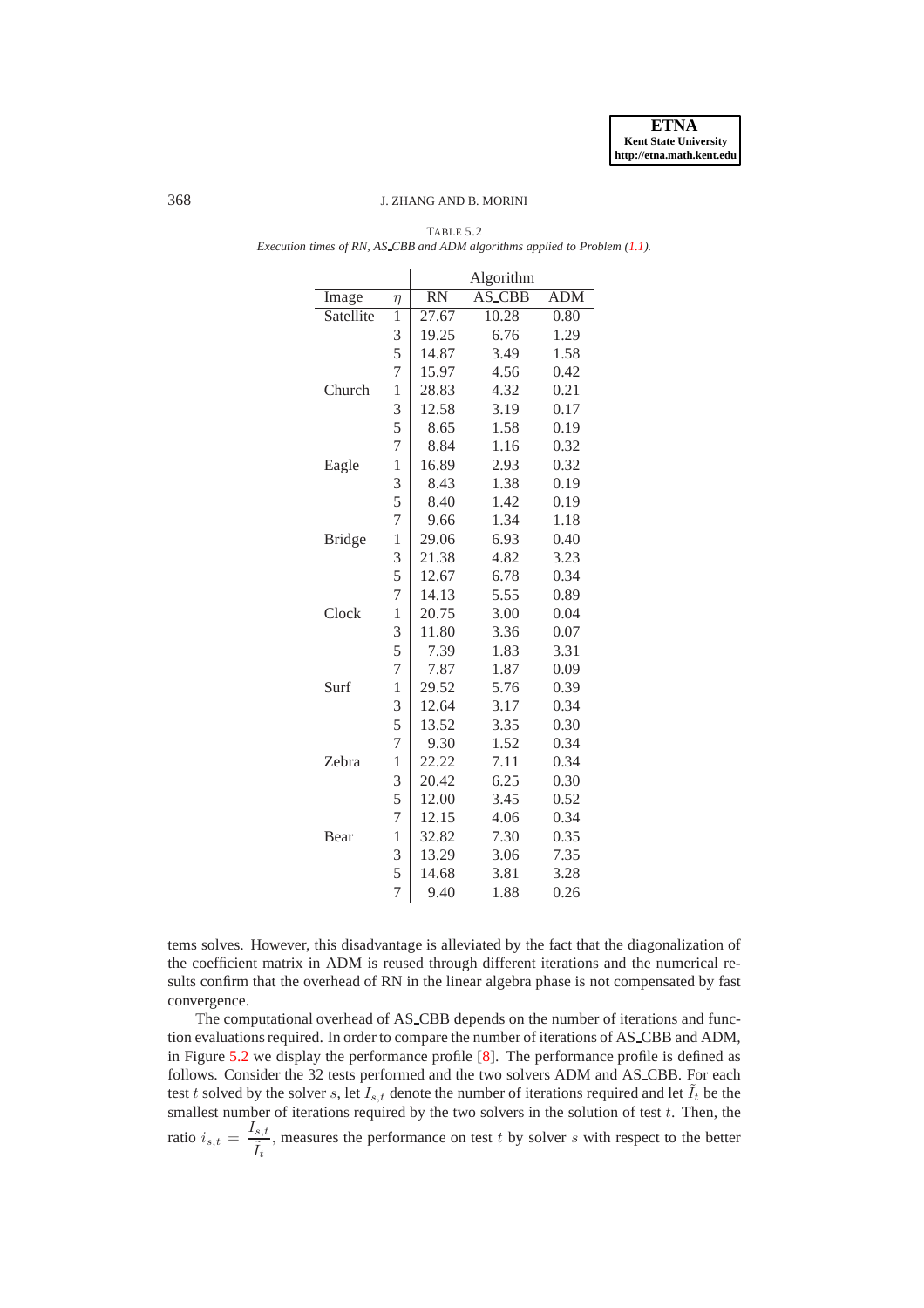

## SOLVING LEAST-SQUARES PROBLEMS BY THE ALTERNATING DIRECTION METHOD 369

<span id="page-13-0"></span>FIG. 5.2. *Performance profile: number of AS CBB and ADM iterations for Problem [\(1.1\)](#page-0-1).*

performance on such test and the performance profile of solver s is defined as

$$
\pi_s(\tau) = \frac{no. \ of \ tests \ s.t. \ i_{s,t} \leq \tau}{total \ no. \ of \ tests}, \qquad \tau \geq 1.
$$

The performance profile is given in Figure [5.2;](#page-13-0) the left side of the plot gives the percentage of test problems for which the solver is the more efficient. It shows that ADM requires a lower number of iterations than AS CBB in 80% of the runs and that AS CBB is within a factor 5 with respect to ADM for 90% of the tests.

Besides the fact the ADM outperforms AS CBB in terms of iterations, we also point out that, in all runs, the number of quadratic function evaluations required by AS CBB varies between a factor 1.2 and 2.2 with respect to the number of iterations. Since performing one iteration of ADM is very cheap, the above analysis supports the effectiveness of ADM in terms of computational time.

We conclude giving results obtained by using the regularized Problem [\(1.2\)](#page-0-0) and ADM on images: Satellite, Eagle, and Clock. The results reported in Table [5.3](#page-14-17) show that ADM solves [\(1.2\)](#page-0-0) efficiently. In Figure [5.3](#page-15-2) we show the satellite images recovered by ADM applied to Problems [\(1.1\)](#page-0-1) and [\(1.2\)](#page-0-0).

**6. Conclusions.** We have proposed the solution of  $\ell_1$  and  $\ell_2$  as bound-constrained linear least-squares problems by ADM. The procedures proposed allow us to exploit the specific structure of the matrices appearing in the problems and are suitable for recovering images from noisy and blurry observations in image processing. Experiments on image deblurring problems show that ADM is effective in terms of quality of the restored images and speed, and compares favorably to existing procedures for large bound-constrained linear least-squares problems.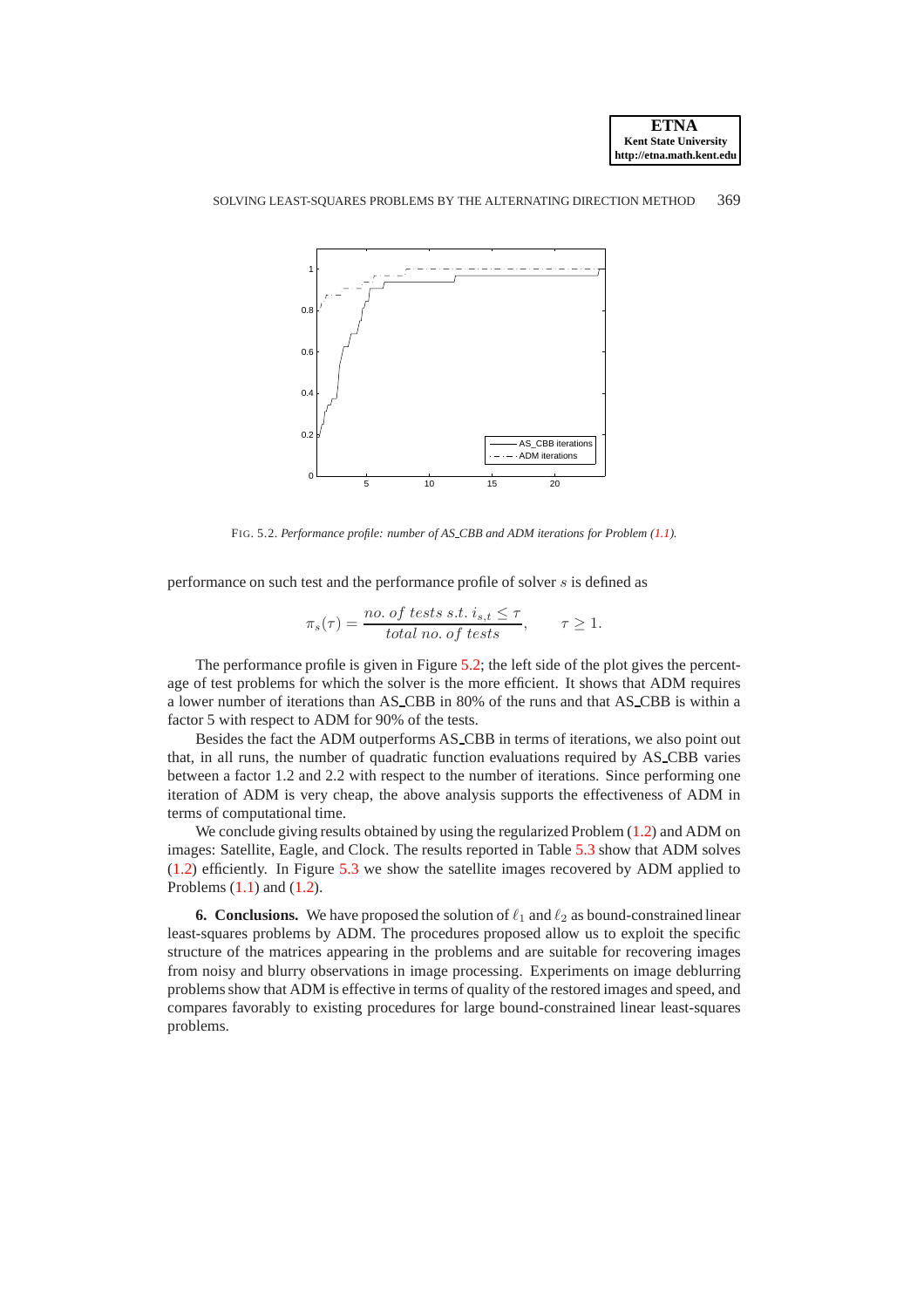### 370 J. ZHANG AND B. MORINI

|           |        | <b>ADM</b>                 |             |      |  |
|-----------|--------|----------------------------|-------------|------|--|
| Image     | $\eta$ | <b>PSNR</b> Observed Image | <b>PSNR</b> | Time |  |
| Satellite | 1      | 25.24                      | 34.75       | 0.82 |  |
|           | 3      | 25.06                      | 30.28       | 0.99 |  |
|           | 5      | 24.73                      | 28.50       | 1.11 |  |
|           | 7      | 24.29                      | 27.63       | 1.11 |  |
| Eagle     | 1      | 29.17                      | 34.33       | 0.29 |  |
|           | 3      | 28.76                      | 31.72       | 0.28 |  |
|           | 5      | 28.02                      | 30.25       | 0.31 |  |
|           | 7      | 27.09                      | 28.84       | 0.33 |  |
| Clock     | 1      | 25.36                      | 29.55       | 0.09 |  |
|           | 3      | 25.19                      | 27.14       | 0.11 |  |
|           | 5      | 24.84                      | 26.23       | 0.11 |  |
|           |        | 22.37                      | 25.41       | 0.15 |  |

#### <span id="page-14-17"></span>TABLE 5.3 *Computational results for ADM applied to Problem [\(1.2\)](#page-0-0).*

 $\mathbf{r}$ 

#### **REFERENCES**

- <span id="page-14-7"></span>[1] M. AFONSO, J. BIOUCAS-DIAS, AND M. FIGUEIREDO, *Fast image recovery using variable splitting and constrained optimization*, IEEE Trans. Image Process., 19 (2010), pp. 2345–2356.
- <span id="page-14-3"></span>[2] S. BELLAVIA, M. MACCONI, AND B. MORINI, *An interior point Newton-like method for nonnegative leastsquares problems with degenerate solution*, Numer. Linear Algebra Appl., 13 (2006) pp. 825–846.
- <span id="page-14-12"></span>[3] S. BELLAVIA, V. DE SIMONE, D. DI SERAFINO, AND B. MORINI, *Efficient preconditioner updates for shifted linear systems*, SIAM J. Sci. Comput., 33 (2011), pp. 1785–1809.
- <span id="page-14-13"></span>[4] *A preconditioning framework for sequences of diagonally modified linear systems arising in optimization*, SIAM J. Numer. Anal., 50 (2012), pp. 3280–3302.
- <span id="page-14-9"></span>[5] S. BOYD, N. PARIKH, E. CHU, B. PELEATO, AND J. ECKSTEIN, *Distributed optimization and statistical learning via the alternating direction method of multipliers*, Found. Trends Mach. Learn., 3 (2010), pp. 1–122.
- <span id="page-14-15"></span><span id="page-14-2"></span>[6] A. BOVIK, *Handbook of Image and Video Processing*, Academic Press, Orlando, 2000.
- [7] R. H. CHAN, M. TAO, AND X. YUAN, *Linearized alternating method for constrained least-squares problem*, East Asian J. Appl. Math., to appear, 2013.
- <span id="page-14-16"></span>[8] E. D. DOLAN AND J. J. MORE´, *Benchmarking optimization software with performance profiles*, Math. Program., 91 (2002), pp. 201–213.
- <span id="page-14-14"></span><span id="page-14-0"></span>[9] I. EKELAND AND R. TÉMAM, *Convex Analysis and Variational Problems*, SIAM, Philadelphia, 1999.
- [10] D. GABAY AND B. MERCIER, *A dual algorithm for the solution of nonlinear variational problems via finite element approximations*, Comput. Math. Appl., 2 (1976), pp. 17–40.
- <span id="page-14-5"></span>[11] W. HAGER, B. MAIR, AND H. ZHANG, *An affine-scaling interior-point CBB method for box-constrained optimization*, Math. Program., 119 (2009), pp. 1–32.
- <span id="page-14-6"></span>[12] W. HAGER, D. PHAN, AND H. ZHANG, *Gradient-based methods for sparse recovery*, SIAM J. Imaging Sci., 4 (2011), pp. 146–165.
- <span id="page-14-10"></span>[13] B. HE AND X. YUAN, *On the* O(1/n) *convergence rate of the Douglas-Rachford alternating direction method*, SIAM J. Numer. Anal., 50 (2012), pp. 700–709.
- <span id="page-14-11"></span><span id="page-14-8"></span>[14] M. R. HESTENES, *Multiplier and gradient methods*, J. Optimization Theory Appl., 4 (1969), pp. 303–320.
- [15] M. R. HESTENES AND E. L. STIEFEL, *Methods of conjugate gradients for solving linear systems*, J. Res. Nat. Bur. Stand., 49 (1952), pp. 409–436.
- <span id="page-14-1"></span>[16] Y. HUANG, M. NG, AND Y. WEN, *A fast total variation minimization method for image restoration*, Multiscale Model. Simul., 7 (2008), pp. 774–795.
- <span id="page-14-4"></span>[17] S. J. KIM, K. KOH, M. LUSTIG, S. BOYD, AND D. GORINEVSKY, *An interior-point method for large-scale* l 1 *-regularized least squares*, IEEE J. Select. Top. Signal Process., 1 (2007), pp. 606–617.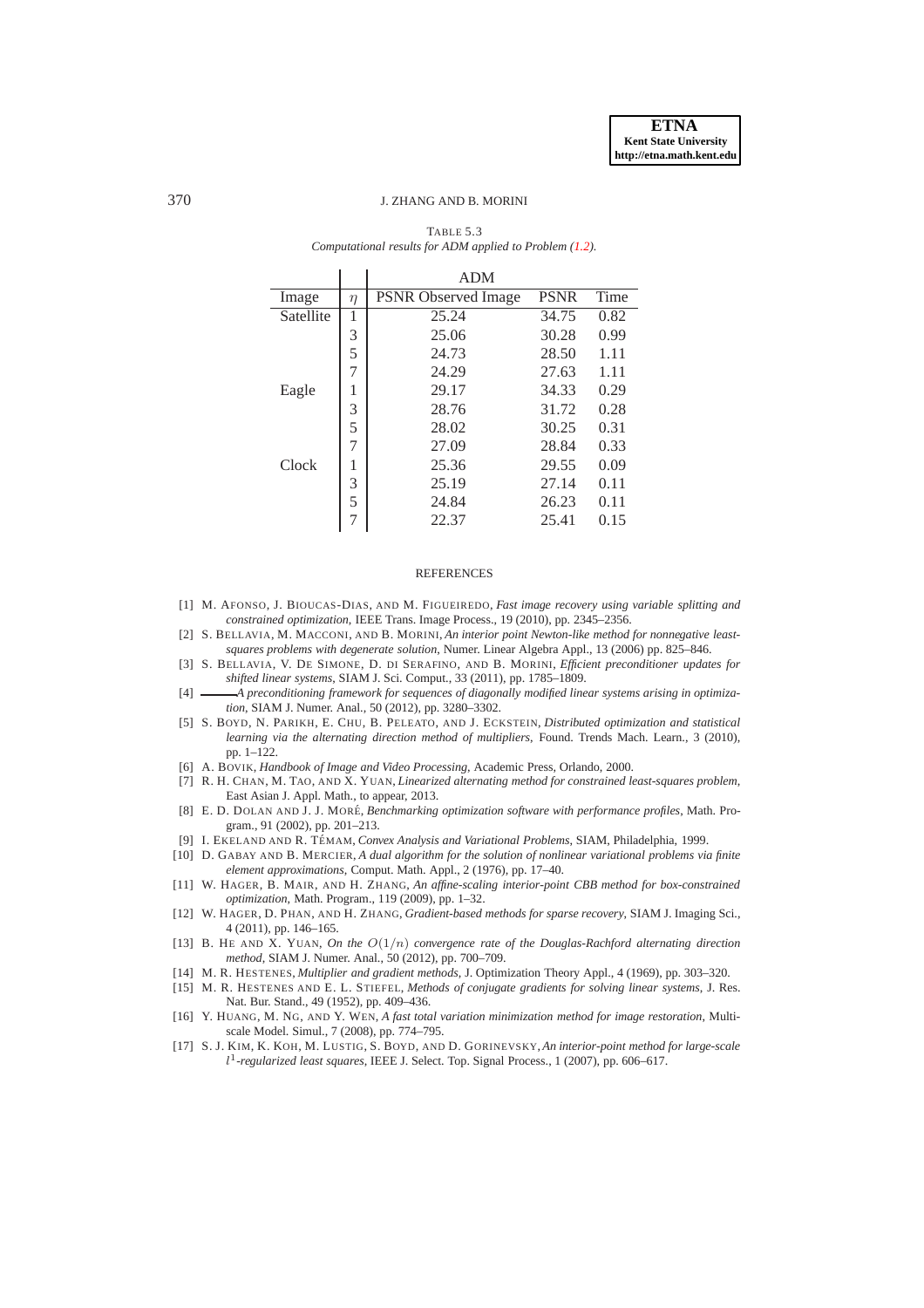**ETNA Kent State University http://etna.math.kent.edu**



# SOLVING LEAST-SOUARES PROBLEMS BY THE ALTERNATING DIRECTION METHOD 371

<span id="page-15-2"></span>FIG. 5.3. *Observed satellite image and images recovered by ADM. From top row to bottom: level of noise*  $\eta = 1, 3, 5, 7$ . On each row: observed image (left), image recovered by ADM applied to the  $\ell_2$  regularized least*squares problem (middle), image recovered by ADM applied to the*  $\ell_1$  *regularized least-squares problem (right).* 

- <span id="page-15-1"></span>[18] D. MARTIN, C. FOWLKES, D. TAL, AND J. MALIK, *A database of human segmented natural images and its application to evaluating segmentation algorithms and measuring ecological statistics*, in Proceedings of the Eighth IEEE International Conference on Computer Vision ICCV 2001, IEEE Conference Proceedings, Los Alamitos, CA, 2001, pp. 416–423.
- <span id="page-15-0"></span>[19] J. J. MORÉ AND G. TORALDO, *On the solution of large quadratic programming problems with bound constraints*, SIAM J. Optim., 1 (1991), pp. 93–113.